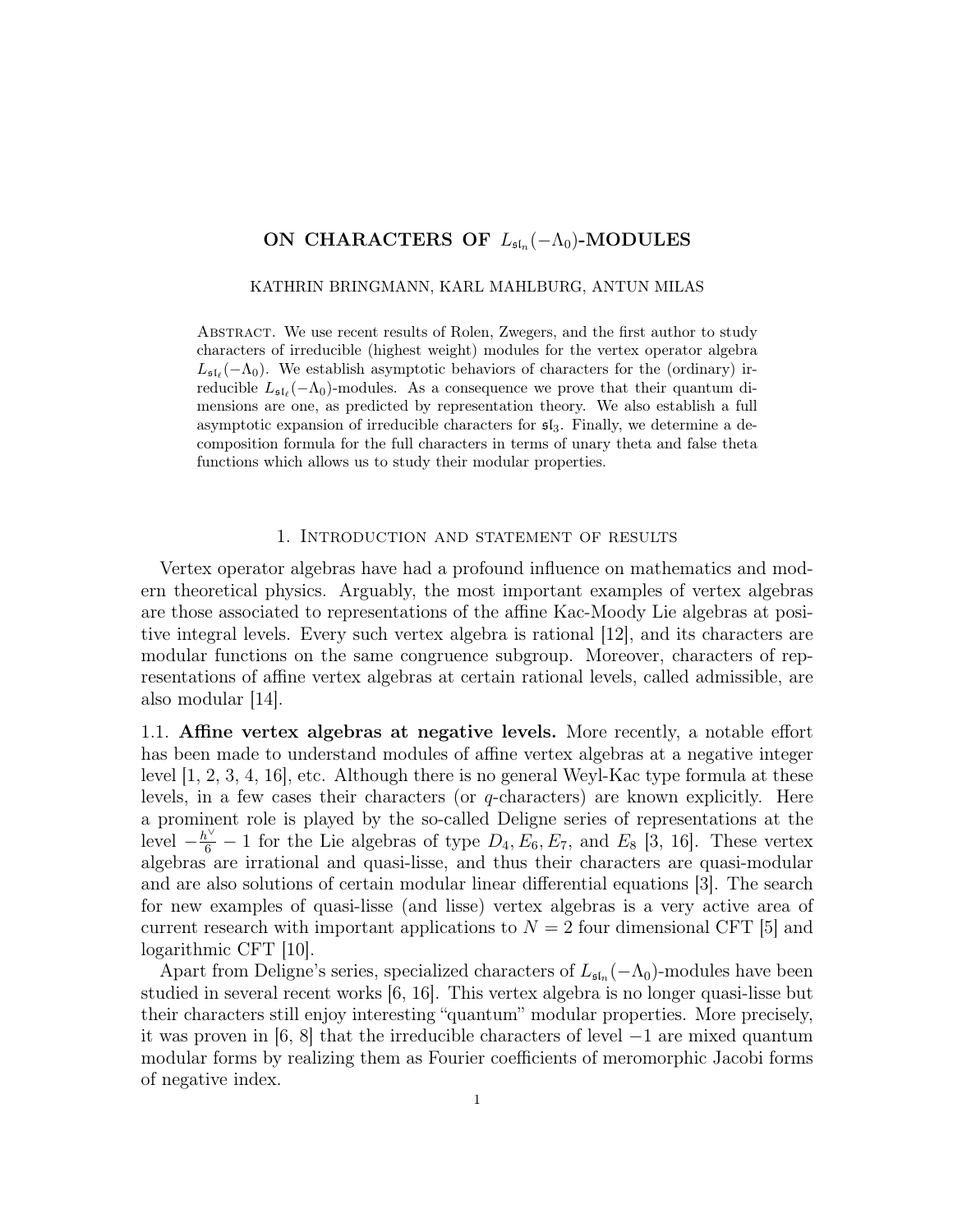1.2. Quantum dimensions and asymptotics. Somewhat independent of these developments, in [10, 11] the authors initiated a study of asymptotic expansions of characters of modules for irrational vertex algebras. Motivated by the success of the theory of rational vertex algebras [13], it is expected that asymptotic expansions of characters can be used to formulate a Verlinde-type formula for the fusion rules. For the singlet vertex algebra and generalizations this was recently established by using the so-called regularized quantum dimension [10]. Despite the progress made it is still unclear how to formulate a Verlinde-type formula for more general vertex algebras. The main issue is that vertex algebras can have representations with very different properties, which makes it difficult to define quantum dimensions, S-matrices, and other standard invariants. But for vertex algebras whose irreducible modules are  $C_1$ -cofinite we expect that asymptotically (as  $t \to 0^+$ )

$$
\frac{\text{ch}_M(it)}{\text{ch}_V(it)} \sim a_0 + a_1 t + \cdots \tag{1.1}
$$

for any irreducible V-module M. In particular, (1.1) would imply  $\lim_{t\to 0^+} \frac{\text{ch}_M(it)}{\text{ch}_V(it)} = a_0$ , so we have a well-defined notion of quantum dimension (the existence of the limit does not necessarily require (1.1) though). In order to gain a better insight into irrational vertex algebras it is desirable to study asymptotic expansion of characters, and hence of  $(1.1)$ , for various families of affine vertex algebras (for related W-algebra computations see [10]).

1.3. Main results. In this paper we study asymptotic and modular properties of characters of the vertex algebra  $L_{\mathfrak{sl}_n}(-\Lambda_0)$ -modules,  $n \geq 3$ . This vertex algebra is a good representative of an irrational affine vertex algebra admitting both atypical and typical modules. We only consider atypical representations, leaving Verlinde-type formula for future considerations.

Let us outline the main results. For brevity, we let  $\mathfrak{g} = \mathfrak{sl}_{\ell}, \ell \geq 3$ , the Lie algebra of trace zero  $\ell \times \ell$  matrices. As usual, from  $\mathfrak g$  we construct the affine Kac-Moody Lie algebra  $\hat{\mathfrak{g}}$ . Denote by  $\omega_j$ ,  $j \in \{1, ..., \ell - 1\}$ , the fundamental weights of  $\mathfrak{g}$  and by  $\Lambda_j$ ,<br> $i \in \{0, ..., \ell - 1\}$ , the fundamental weights for  $\hat{\mathfrak{g}}$ . For each weight  $\Lambda$ , let  $I_{\ell}(\Lambda)$  be the  $j \in \{0, ..., \ell - 1\}$ , the fundamental weights for  $\hat{\mathfrak{g}}$ . For each weight  $\Lambda$ , let  $L_{\mathfrak{g}}(\Lambda)$  be the corresponding irreducible highest weight  $\widehat{\mathfrak{g}}$ -module.

We equip  $L_{\mathfrak{g}}(-\Lambda_0)$  with a conformal vertex algebra structure via Sugawara's construction. It is known by Adamovic and Perse [1] that  $L_{\mathfrak{g}}(-\Lambda_0)$  admits countably many inequivalent ordinary modules:  $L_q(-(s+1)\Lambda_0 + s\Lambda_1)$  with  $s \in \mathbb{N}_0$  and  $L_{\mathfrak{g}}(-(s+1)\Lambda_0 + s\Lambda_{\ell-1})$  with  $s \in \mathbb{N}$ , and infinitely many generic modules [2]. We denote the degree operator by  $L(0)$  and the central charge by  $c := \frac{\dim(\mathfrak{g})(-1)}{(-1)+h^{\vee}} = -(\ell+1)$ , where  $h^{\vee} = \ell$  is the dual Coxeter number of  $\mathfrak{sl}_{\ell}$ . We use this data to define the relevant characters (here  $\Lambda \in {\Lambda_1, \Lambda_{\ell-1}}$  and  $q := e^{2\pi i \tau}$ ):

$$
\operatorname{ch} [L_{\mathfrak{g}}(-(s+1)\Lambda_0+s\Lambda)](\tau):=\operatorname{tr}_{L_{\mathfrak{g}}(-(s+1)\Lambda_0+s\Lambda)}q^{L(0)-\frac{c}{24}}.
$$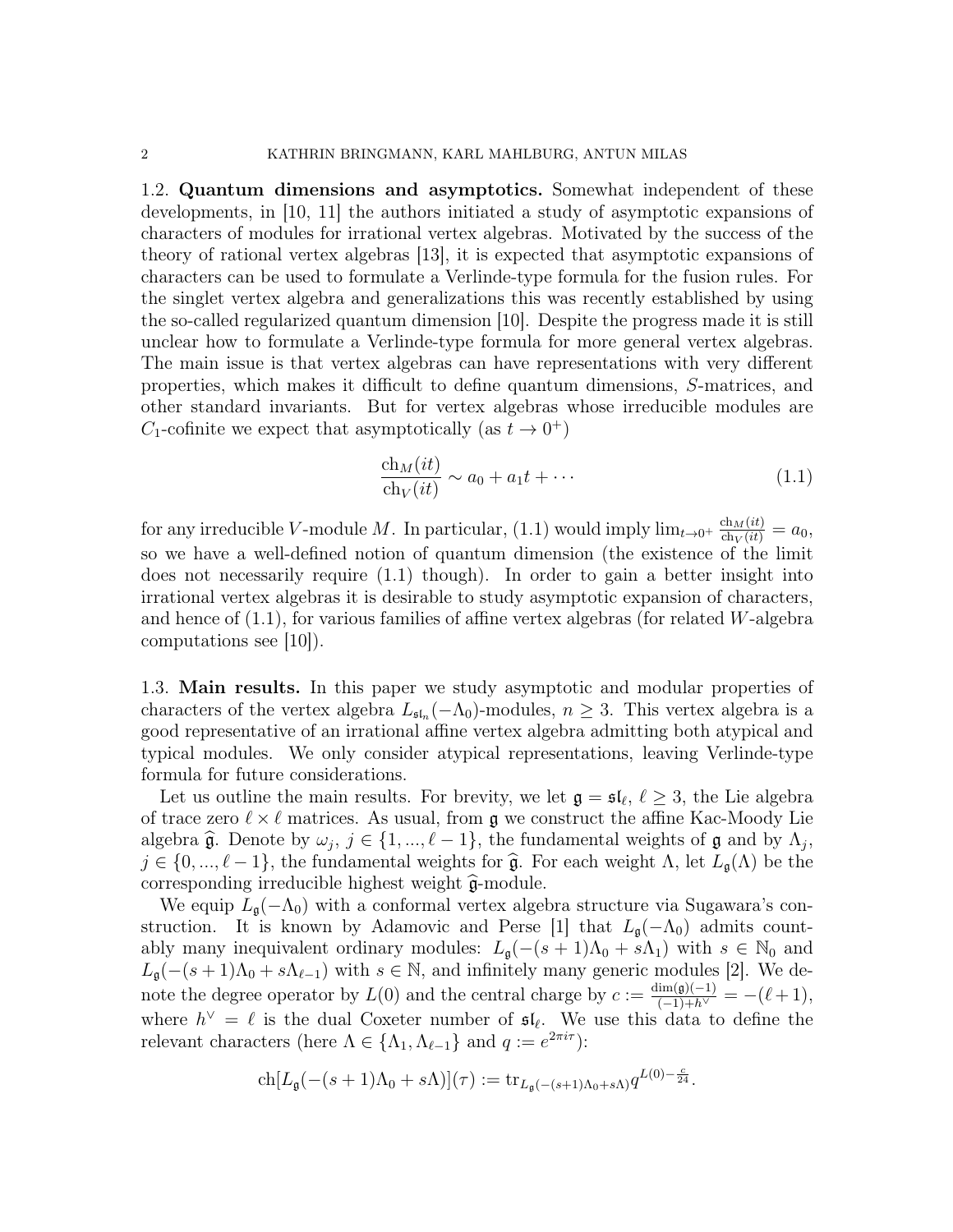Let

$$
h_s := \frac{(s\omega_1 + 2\rho, s\omega_1)}{2((-1) + h^{\vee})} = \frac{(s\omega_{\ell-1} + 2\rho, s\omega_{\ell-1})}{2((-1) + h^{\vee})} = \frac{s^2}{2\ell} + \frac{s}{2}
$$

denote the lowest conformal weight of  $L_{\mathfrak{g}}(-(s+1)\Lambda_0 + s\Lambda_1)$  and of  $L_{\mathfrak{g}}(-(s+1)\Lambda_0 + s\Lambda_1)$ s $(\Lambda_{\ell-1})$ . Note that  $L_{\mathfrak{g}}(-\Lambda_0(s+1) + s\Lambda_1)$  and  $L_{\mathfrak{g}}(-(s+1)\Lambda_0 + s\Lambda_{\ell-1})$  are dual to each other so they share the same character.

By using results of Kac and Wakimoto on specialized characters of the affine Lie algebras  $\mathfrak{sl}_{\ell}$  at level  $-1$  [16, Section 1], we obtain, for  $s \in \mathbb{N}_0$  and  $\Lambda \in \{\Lambda_1,\Lambda_{\ell-1}\},$ 

$$
\operatorname{ch}\left[L_{\mathfrak{g}}(-(s+1)\Lambda_0+s\Lambda)\right](\tau) = q^{h_s - \frac{c}{24}} \frac{F_{\ell,s}(q)}{(q)_{\infty}^{\ell^2 - 1}},\tag{1.2}
$$

where

$$
F_{\ell,s}(q) := (q)_{\infty}^{\ell^2 - 1} \operatorname{coeff}_{\zeta^s} \frac{(q)_{\infty}}{(\zeta)_{\infty}^{\ell} (\zeta^{-1}q)_{\infty}^{\ell}}.
$$

Here  $(a)_{\infty} = (a;q)_{\infty} := \prod_{j=0}^{\infty} (1 - aq^j)$ . Throughout, we are interested in the range  $0 < y < v$ , where we write  $z = x + iy$ ,  $\tau = u + iv$ . We note that other ranges can be treated in a similar way.

**Theorem 1.1.** We have, as  $t \to 0^+$ ,

$$
F_{\ell,s}\left(e^{-t}\right) \sim \mathcal{C}_{\ell}\left(\frac{t}{2\pi}\right)^{1-\frac{\ell^2}{2}}e^{-\frac{\pi^2\left(\ell^2-2\ell\right)}{6t}},
$$

where

$$
\mathcal{C}_{\ell} := \frac{2^{1-2\ell}(\ell-1)!}{\Gamma\left(\frac{\ell+1}{2}\right)^2}.
$$

The following corollary follows directly (the same results apply for their dual modules,  $L_{\mathfrak{g}}(-(s+1)\Lambda_0 + s\Lambda_{\ell-1})$  as their q-characters are equal). Let V be a vertex algebra. For a  $V$ -module  $M$  we define its quantum or asymptotic dimension:

$$
\mathrm{qdim}(M) := \lim_{t \to 0^+} \frac{\mathrm{ch}[M](it)}{\mathrm{ch}[V](it)}.
$$

Corollary 1.2. Let  $\mathfrak{g} = \mathfrak{sl}_{\ell}, \ell \geq 3$  and  $s \in \mathbb{N}_0$ . Let  $V_s$  denote  $L_{\mathfrak{g}}(-(s+1)\Lambda_0 + s\Lambda_1)$ or  $L_{\mathfrak{g}}(-(s+1)\Lambda_0 + s\Lambda_{\ell-1})$ . Then we have, as  $t \to 0^+$ ,

$$
\operatorname{ch}[V_s] \left( e^{-t} \right) \sim \mathcal{C}_{\ell} \sqrt{\frac{t}{2\pi}} e^{\frac{\pi^2 (2\ell - 1)}{6t}}.
$$
\n(1.3)

In particular  $qdim(V_s) = 1$  for every  $\ell$  and s.

In fact, the method used to prove Theorem 1.1 should in principle lead to the full asymptotic expansion for any such character. In Proposition 6.1 below, we carry out the details for the case  $\ell = 3$ .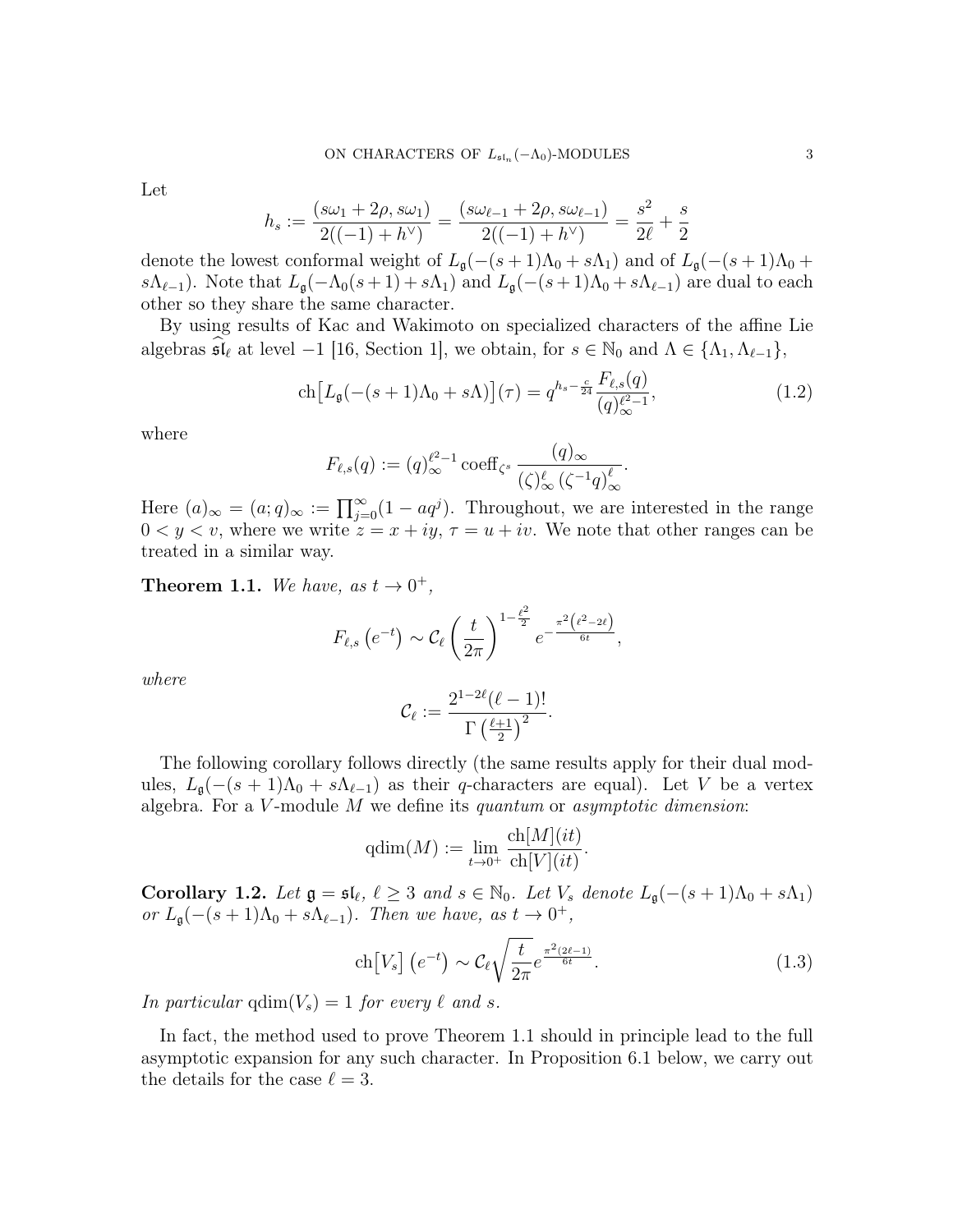Now we recall Kac and Wakimoto's work in [16, Section 1], which gives the full character as the coefficients of certain series. Let  $\zeta_i := e^{\alpha_i}$  and define

$$
F_{\ell}(\zeta_1, ..., \zeta_{\ell}) := (q)_{\infty} \prod_{j=1}^{\ell} \prod_{k=1}^{\infty} \frac{1}{\left(1 - \zeta_j^{-1} \cdots \zeta_{\ell}^{-1} q^k\right) \left(1 - \zeta_j \cdots \zeta_{\ell} q^{k-1}\right)}.
$$

Using the geometric series on every term, we expand this product as a formal series, to obtain a decomposition of the shape

$$
F_{\ell}(\zeta_1, ..., \zeta_{\ell}) =: \sum_{s \in \mathbb{Z}} F_{\ell,s}(\zeta_1, ..., \zeta_{\ell-1}) \zeta_{\ell}^s.
$$

In other words,  $F_{\ell,s}(\zeta_1, ..., \zeta_{\ell-1})$  is defined to be the s-th Fourier coefficient of  $F_\ell$  with respect to  $\zeta_{\ell}$ . In [16], Kac and Wakimoto showed that the  $F_{\ell,s}$  are essentially the irreducible characters of  $L_{\mathfrak{g}}(-\Lambda_0)$ -modules. More precisely  $(\zeta_i := e^{2\pi i z_j})$ 

$$
F_{\ell}(\zeta_1, ..., \zeta_{\ell}) = \sum_{s=1}^{\infty} (\zeta_1 \cdots \zeta_{\ell})^s q^{\frac{3s}{2}} \widetilde{\text{ch}}[-(1+s)\Lambda_0 + s\Lambda_1](z;\tau) + \sum_{s=0}^{\infty} \zeta_{\ell}^{-s} q^{-\frac{s}{2}} \widetilde{\text{ch}}[-(1+s)\Lambda_0 + s\Lambda_{\ell-1}](z;\tau), \quad (1.4)
$$

where  $\widetilde{\text{ch}}[M](z;\tau)$  is the full character of M and  $\zeta = (\zeta_1, ..., \zeta_{\ell-1})$ . Note that our definition differs from [16] due to the shift  $\zeta_{\ell} \mapsto \zeta_{\ell} q^{\frac{1}{2}}$ , which affects the q-powers in (1.4).

In Section 7 we prove the following decomposition result for  $F_{\ell,s}(\zeta_1, \ldots, \zeta_{\ell-1}).$ 

**Theorem 1.3.** Assume that  $w_j := -\sum_{k=j}^{\ell-1} z_k$  for  $1 \le j \le \ell - 1$ , and  $w_{\ell} = 0$  are all distinct. We have, for  $|q| < |\zeta_j|^{\ell} < 1, 1 \le j \le \ell - 1$ ,

$$
F_{\ell,s}(\zeta_1,\ldots,\zeta_{\ell-1})=-i^{\ell+1}q^{-h_s+\frac{c}{24}}\eta(\tau)^{\ell-2}\prod_{j=1}^{\ell-1}\zeta_j^{\frac{js}{\ell}}\sum_{\nu=1}^{\ell}\frac{\vartheta_{s-\frac{\ell}{2},\ell,\frac{\ell}{2}}\left(w_{\nu}-\frac{1}{\ell}\sum_{j=1}^{\ell}w_j\right)}{\prod_{\substack{j=1 \ j \neq \nu}}^{\ell}\vartheta(w_{\nu}-w_j)}.
$$

where  $\vartheta$  and  $\vartheta^+$  $_{s-\frac{\ell}{2},\ell,\frac{\ell}{2}}^+$  are certain theta and partial theta functions defined in  $(2.6)$  and (4.2), respectively.

Kac and Wakimoto [16] recently obtained a Weyl-Kac type formula for the character  $ch[-(1+s)\Lambda_0 + s\Lambda](z;\tau)$ . Unlike our Theorem 1.3, where the full character splits into rank one pieces, their formula involves a summation over the half-space of the root lattice of  $\mathfrak{sl}_{\ell}$  (see also [6]). Although very elegant, we found their result more difficult to use for the purpose of computing asymptotic expansions of full characters.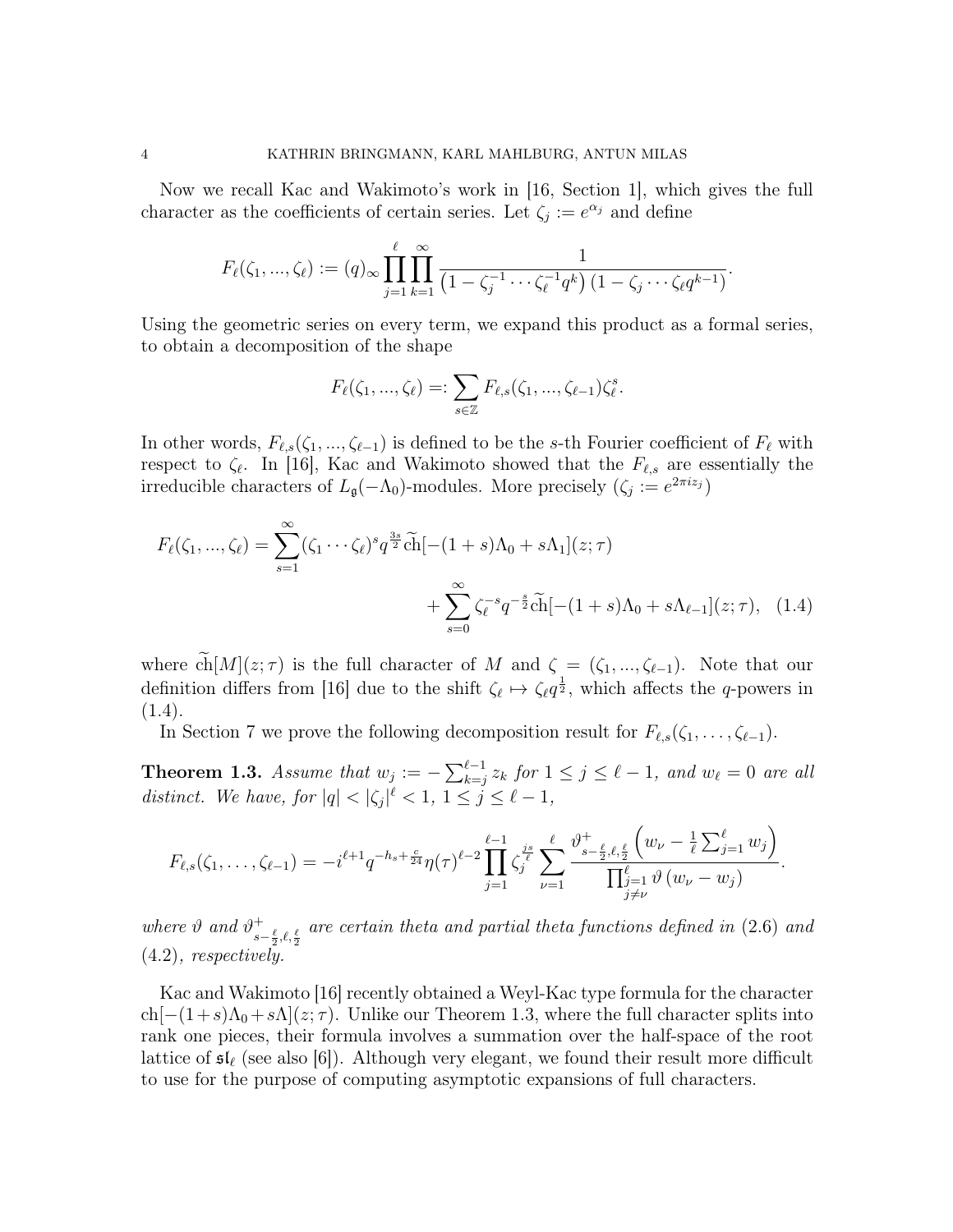1.4. Organization of the paper. The paper is organized as follows. In Section 2 we recall basic facts about Bernoulli numbers and their generalizations, theta functions, and the Euler-Maclaurin summation formula. We then study in Section 3 the asymptotic behaviour of certain auxiliary functions. Section 4 decomposes  $F_{\ell,s}$  in terms of partial theta functions and quasimodular forms. In Section 5, we then finish the proof of Theorem 1.1 and Corollary 1.2. Section 6 treats the case  $\ell = 3$  in which we find a full asymptotic expansion for the corresponding characters. We prove a decomposition formula of  $F_{\ell,s}(\zeta_1,\ldots,\zeta_{\ell-1})$  in Section 7. We finish the paper in Section 8 by computing modular transformation properties of the full character  $F_{\ell,s}$  from modular properties of unary partial and false theta functions, which we also derive there.

### Acknowledgments

We thank Victor Kac for raising the question of computing asymptotic expansion of characters and Walter Bridges for his helpful comments. We moreover thank the referee for helpful comments.

The research of the first author is supported by the Alfried Krupp Prize for Young University Teachers of the Krupp foundation and the research leading to these results receives funding from the European Research Council under the European Union's Seventh Framework Programme (FP/2007-2013) / ERC Grant agreement n. 335220 - AQSER. The research of the third author was supported by a Simons Foundation Collaboration Grant  $(\# 317908)$  and NSF-DMS Grant 1601070.

# 2. Preliminaries

2.1. Bernoulli number generating functions. Recall that the *Bernoulli numbers*  $B_k$  are defined via their generating function

$$
\frac{w}{e^w - 1} =: \sum_{k=0}^{\infty} B_k \frac{w^k}{k!}.
$$
 (|w| < 2\pi) (2.1)

We also require the following modified generating function, again assuming  $|w| < 2\pi$ ,

$$
S(w) := \sum_{k=1}^{\infty} \frac{B_{2k} w^{2k}}{2k(2k)!}.
$$
\n(2.2)

Differentiating  $(2.2)$  and using  $(2.1)$  gives that

$$
S'(w) = \frac{e^{-w}}{1 - e^{-w}} - \frac{1}{w} + \frac{1}{2}
$$

and hence, by taking the limit on both sides,

$$
S(w) = \text{Log}\left(\frac{e^w - 1}{w}\right) - \frac{w}{2}.\tag{2.3}
$$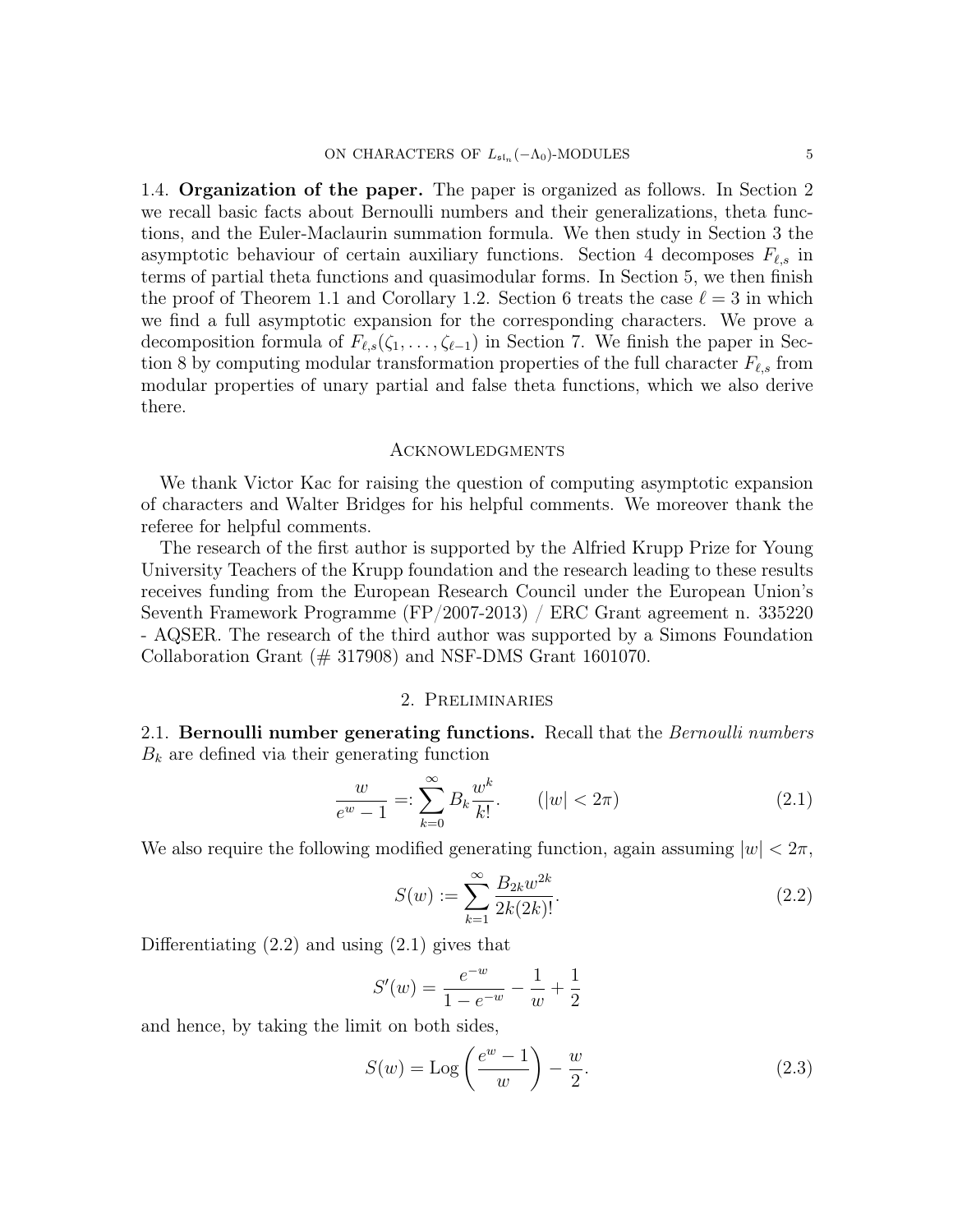We also need generalizations of Bernoulli numbers. For this, denote by  $B_n^{(r)}(x)$  the Bernoulli polynomials of order  $r \in \mathbb{N}$ , defined via their generating function

$$
\left(\frac{w}{e^w-1}\right)^r e^{xw} =: \sum_{n=0}^{\infty} B_n^{(r)}(x) \frac{w^n}{n!}.
$$

For  $r = 1$  this recovers the ordinary Bernoulli polynomials  $B_n(x)$ .

We also require the *Euler polynomials* defined through the generating function

$$
\frac{2e^{xw}}{e^w + 1} =: \sum_{n=0}^{\infty} \frac{E_n(x)}{n!} w^n.
$$

The *Euler numbers* are in particular given by

$$
E_n = 2^n E_n \left(\frac{1}{2}\right). \tag{2.4}
$$

The following identity relates Euler and Bernoulli polynomials  $(n \in \mathbb{N}, m \in 2\mathbb{N})$ 

$$
E_n(mx) = -\frac{2}{n+1}m^n \sum_{k=0}^{m-1} (-1)^k B_{n+1}\left(x + \frac{k}{m}\right). \tag{2.5}
$$

## 2.2. Theta functions. Let

$$
\vartheta(z) = \vartheta(z;\tau) := \sum_{n \in \frac{1}{2} + \mathbb{Z}} q^{\frac{n^2}{2}} e^{2\pi i n \left(z + \frac{1}{2}\right)}, \ \eta(\tau) := q^{\frac{1}{24}}(q)_{\infty}.
$$
 (2.6)

By the Jacobi triple product identity, we have the product expansion

$$
\vartheta(z;\tau) = -iq^{\frac{1}{8}}\zeta^{-\frac{1}{2}}(q)_{\infty}(\zeta)_{\infty}(\zeta^{-1}q)_{\infty}.
$$

Recall the transformations  $(\lambda, \mu \in \mathbb{Z}, \left(\begin{smallmatrix} a & b \\ c & d \end{smallmatrix}\right) \in SL_2(\mathbb{Z}))$ 

$$
\vartheta(z + \lambda \tau + \mu) = (-1)^{\lambda + \mu} q^{-\frac{\lambda^2}{2}} \zeta^{-\lambda} \vartheta(z),
$$
\n
$$
\vartheta\left(\frac{z}{c\tau + d}; \frac{a\tau + b}{c\tau + d}\right) = \chi\begin{pmatrix} a & b \\ c & d \end{pmatrix} (c\tau + d)^{\frac{1}{2}} e^{\frac{\pi i c z^2}{c\tau + d}} \vartheta(z; \tau),
$$
\n(2.7)

where  $\chi$  is the multiplier of  $\eta^3$ . In particular

$$
\vartheta\left(\frac{z}{\tau}; -\frac{1}{\tau}\right) = -i\sqrt{-i\tau}e^{\frac{\pi i z^2}{\tau}}\vartheta(z;\tau), \qquad \eta\left(-\frac{1}{\tau}\right) = \sqrt{-i\tau}\eta(\tau). \tag{2.8}
$$

Next recall that

$$
\vartheta(z;\tau) = -2\pi z \cdot \eta(\tau)^3 \cdot \exp\left(-\sum_{k=1}^{\infty} \frac{G_{2k}(\tau)}{2k} z^{2k}\right),\tag{2.9}
$$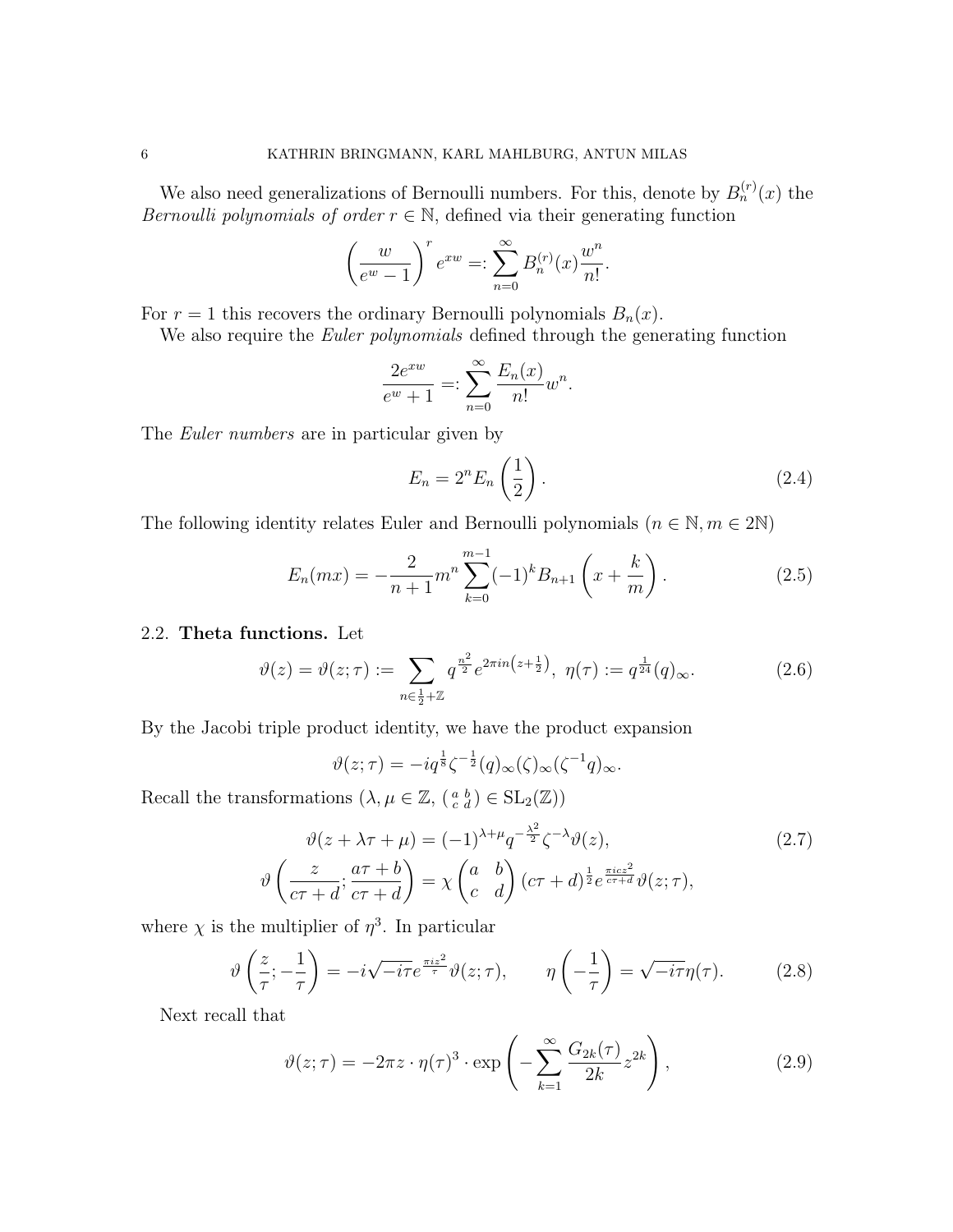where for  $k \in \mathbb{N}$ 

$$
G_{2k}(\tau) := -\frac{(2\pi i)^{2k} B_{2k}}{(2k)!} + \frac{2(2\pi i)^{2k}}{(2k-1)!} \sum_{n=1}^{\infty} \sigma_{2k-1}(n) q^n.
$$
 (2.10)

Here  $\sigma_{\ell}(n) := \sum_{d|n} d^{\ell}$  is the  $\ell$ -th divisor sum. We also require the transformations  $(k > 1)$ 

$$
G_{2k}(\tau) = \tau^{-2k} G_{2k} \left( -\frac{1}{\tau} \right) \qquad G_2(\tau) = \tau^{-2} G_2 \left( -\frac{1}{\tau} \right) + \frac{2\pi i}{\tau}.
$$
 (2.11)

2.3. Euler-Maclaurin summation formula. The Euler-Maclaurin summation formula (see e.g. [18], correcting a sign error) implies that for  $\alpha \in \mathbb{R}$  and  $f : \mathbb{R} \to \mathbb{R}$  a  $C^{\infty}$ -function such that f and all its derivatives are of rapid decay at infinity, we have

$$
\sum_{n=0}^{\infty} f((n+\alpha)t) = \frac{I_f}{t} - \sum_{n=0}^{N} \frac{B_{n+1}(\alpha)}{(n+1)!} f^{(n)}(0)t^n + O(t^{N+1}) \quad (t \to 0^+), \tag{2.12}
$$

where  $I_f := \int_0^\infty f(x) dx$ .

# 3. Asymptotics for auxilary functions

We next determine the asymptotic behaviour of two partial theta functions. These expansions are well-known to experts; however, for the convenience of the reader, we provide proofs.

The first function we require is (here  $j \in \mathbb{N}_0$ ,  $r \in \mathbb{Q}$ ),

$$
\mathcal{F}_{j,r}(t) := 2^{-2j} t^j \sum_{n=0}^{\infty} (-1)^n (n+r)^{2j} e^{-\frac{1}{4}(n+r)^2 t}.
$$
 (3.1)

Then

$$
\mathcal{F}_{j,r}(t) = \sum_{n=0}^{\infty} \left( \mathbb{F}_j \left( \left( n + \frac{r}{2} \right) \sqrt{t} \right) - \mathbb{F}_j \left( \left( n + \frac{r+1}{2} \right) \sqrt{t} \right) \right),
$$

where  $\mathbb{F}_j(x) := x^{2j} e^{-x^2}$ . By (2.12), we obtain

$$
\mathcal{F}_{j,r}(t) = -\sum_{n=0}^{N} \frac{B_{n+1}\left(\frac{r}{2}\right) - B_{n+1}\left(\frac{r+1}{2}\right)}{(n+1)!} \mathbb{F}_j^{(n)}(0) t^{\frac{n}{2}} + O\left(t^{\frac{N+1}{2}}\right).
$$
 (3.2)

Noting that  $\mathbb{F}_j$  is an even function, we compute

$$
\mathcal{F}_{j,r}(t) = -\sum_{n=0}^{N} \frac{B_{2n+2j+1}\left(\frac{r}{2}\right) - B_{2n+2j+1}\left(\frac{r+1}{2}\right)}{(2n+2j+1)n!} (-1)^n t^{n+j} + O\left(t^{N+j+1}\right). \tag{3.3}
$$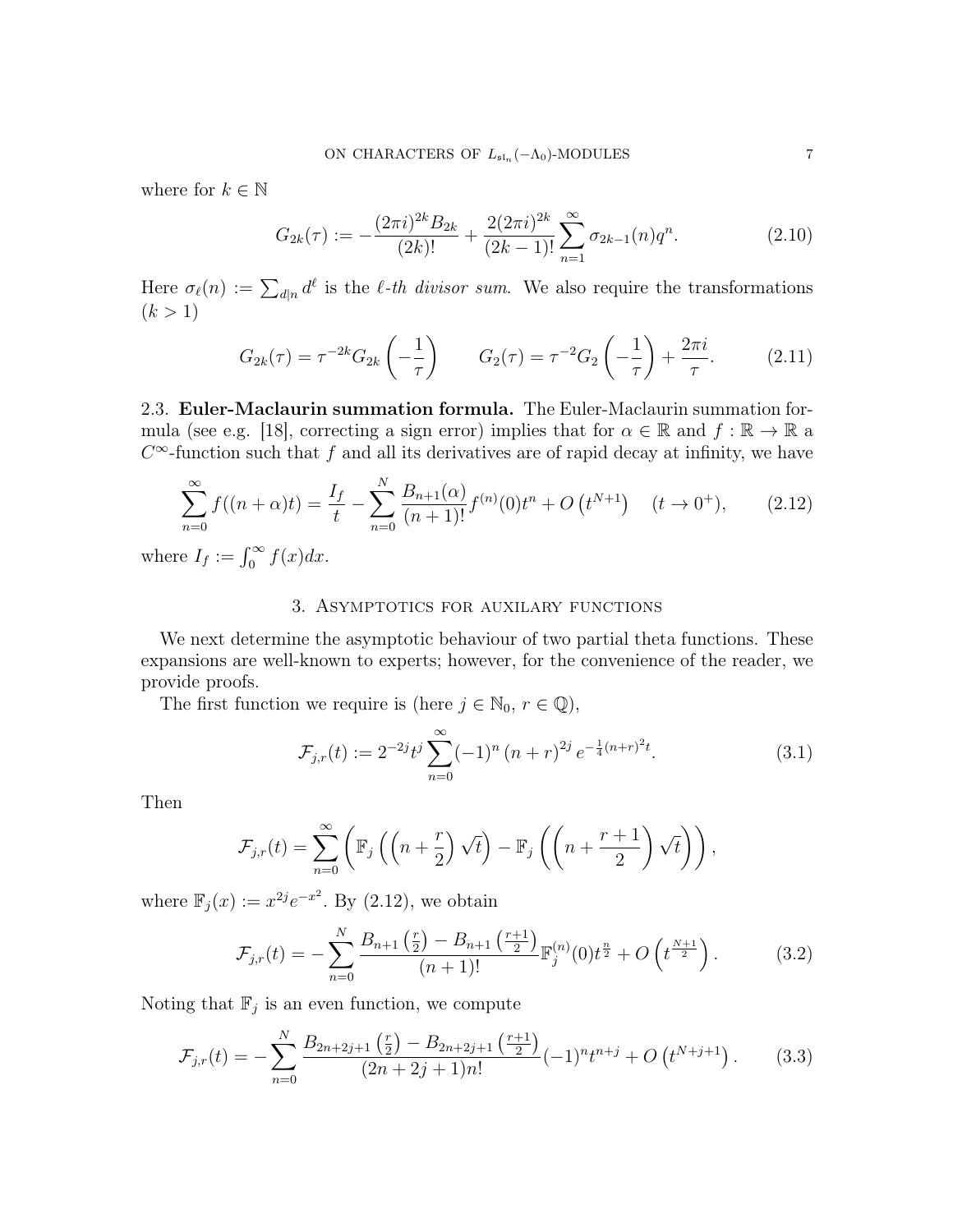This implies that

$$
\mathcal{F}_{j,r}(t) \sim -\frac{B_{2j+1}\left(\frac{r}{2}\right) - B_{2j+1}\left(\frac{r+1}{2}\right)}{2j+1}t^j.
$$
\n(3.4)

In particular,

$$
\mathcal{F}_{0,r}(t) \sim \frac{1}{2}.\tag{3.5}
$$

We next study, for  $j \in \mathbb{N}$ ,  $r \in \mathbb{Q}$ ,

$$
\mathcal{G}_{j,r}(t) := t^{j-\frac{1}{2}} \sum_{n=0}^{\infty} (n+r)^{2j-1} e^{-(n+r)^2 t}.
$$
 (3.6)

Then

$$
\mathcal{G}_{j,r}(t) = \sum_{n=0}^{\infty} \mathbb{G}_j \left( (n+r) \sqrt{t} \right),
$$

where  $\mathbb{G}_j(x) := x^{2j-1}e^{-x^2}$ . By (2.12) and the fact that  $I_{\mathbb{G}_j} = \frac{(j-1)!}{2}$  $\frac{-1)!}{2}$ , we obtain that

$$
\mathcal{G}_{j,r}(t) = \frac{I_{\mathbb{G}_j}}{\sqrt{t}} - \sum_{n=0}^{N} \frac{B_{n+1}(r)}{(n+1)!} \mathbb{G}_j^{(n)}(0) t^{\frac{n}{2}} + O\left(t^{\frac{N+1}{2}}\right) \sim \frac{(j-1)!}{2\sqrt{t}}.
$$
 (3.7)

# 4. A q-SERIES FOR  $F_{\ell,s}$

To prove Theorem 1.1, we first find a q-series representation for  $F_{\ell,s}$ . For this, we use a theorem from [8]. To state it, we let, for  $z_0 \in \mathbb{C}$ ,

$$
P_{z_0} := z_0 + [0,1) + \tau[0,1).
$$

Let  $\phi$  be a meromorphic function satisfying  $(\lambda, \mu \in \mathbb{Z}, \varepsilon \in \{0, 1\}, m \in -\frac{1}{2}\mathbb{N})$ 

$$
\phi(z + \lambda \tau + \mu) = (-1)^{2m\mu + \lambda \varepsilon} e^{-2\pi i m \left(\lambda^2 \tau + 2\lambda z\right)} \phi(z). \tag{4.1}
$$

Moreover, let  $S_{z_0}(\tau)$  be the set of poles of  $\phi$  in  $P_{z_0}$ , which is discrete due to the fact that  $\phi$  is meromorphic. Furthermore  $\mathcal{D}_z := \frac{1}{2\pi i}$  $\frac{\partial}{\partial z}$ , and for  $M \in \frac{1}{2} \mathbb{N}$ ,  $r \in M + \mathbb{Z}$ ,  $\varepsilon \in \{0, 1\}$ , define the partial/false theta functions

$$
\vartheta_{r,\varepsilon,M}^+(z) = \vartheta_{r,\varepsilon,M}^+(z;\tau) := \sum_{n=0}^{\infty} (-1)^{n\varepsilon} \zeta^{2Mn-r} q^{\frac{1}{4M}(2Mn-r)^2}.
$$
 (4.2)

For  $r \in m + \mathbb{Z}$ , let  $h_{r,z_0}(\tau)$  be the renormalized r-th Fourier coefficient with respect to  $z_0$ 

$$
h_r(\tau) = h_{r,z_0}(\tau) := q^{-\frac{r^2}{4m}} \int_{z_0}^{z_0+1} \phi(z) e^{-2\pi i r z} dz.
$$
 (4.3)

If  $\phi$  has any poles on the line from  $z_0$  to  $z_0 + 1$ , then the contour must be deformed. In particular, if there is a pole that is not an endpoint, then we define the path to be the sum of the integrals over the paths deformed to pass above and below the pole, weighted by  $\frac{1}{2}$ . If there is a pole at an endpoint, we replace the path by  $[z_0-\delta, z_0+1-\delta]$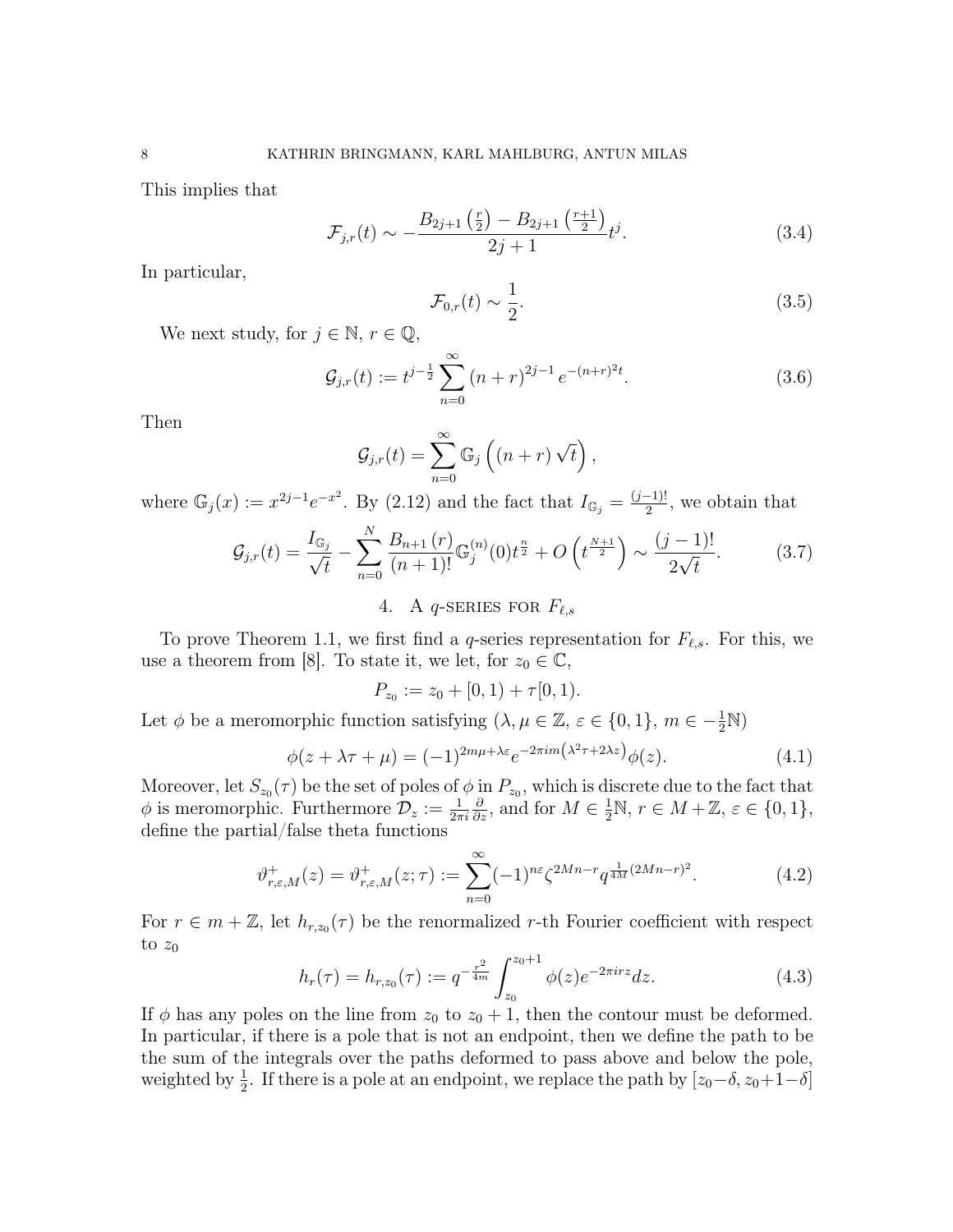with  $\delta$  small, so that there is no pole at an endpoint. We now recall the following Theorem from [8] (slightly rewritten).

**Theorem 4.1.** Assume that  $\phi$  satisfies (4.1) and choose  $z_0 \in \mathbb{C}$ , such that  $\phi$  has no poles on the boundary of  $P_{z_0}$ . Then we have, for any  $r \in m + \mathbb{Z}$ ,

$$
h_{r,z_0}(\tau) = 2\pi i \sum_{z_s \in S_{z_0}(\tau)} \text{Res}_{z=z_s} \left( \phi(z,\tau) \vartheta_{r,\varepsilon,-m}^+(z;\tau) \right). \tag{4.4}
$$

We use Theorem 4.1 to find a q-series for  $F_{\ell,s}$ . For this, we define

$$
g_{\ell}(z)=g_{\ell}(z;\tau):=\frac{\eta(\tau)^{3\ell}}{\vartheta(z;\tau)^{\ell}}.
$$

**Theorem 4.2.** We have, for  $0 < y < v$ ,

$$
F_{\ell,s}(q) = i^{\ell}(q)_{\infty}^{\ell^2 - 2\ell} q^{-h_s - \frac{\ell}{8}} \sum_{\substack{1 \le j \le \ell \\ j \equiv \ell \pmod{2}}} \frac{D_{-j}(\tau)}{(j-1)!} \sum_{n=0}^{\infty} (-1)^{n\ell} \left(\ell n + \frac{\ell}{2} - s\right)^{j-1} q^{\frac{1}{2\ell} \left(\ell n + \frac{\ell}{2} - s\right)^2},
$$

where the  $D_{-j}(\tau)$  are the Laurent coefficients of  $g_{\ell}$  in z (expanded around 0), so that

$$
g_{\ell}(z;\tau) = \sum_{j=1}^{\ell} \frac{D_{-j}(\tau)}{(2\pi i z)^j} + O(1),\tag{4.5}
$$

**Proof:** To apply  $(4.4)$ , we rewrite

$$
F_{\ell,s}(q) = (q)_{\infty}^{\ell^2 - 1} \operatorname{coeff}_{\zeta^s} \frac{(q)_{\infty}}{(\zeta)_{\infty}^{\ell} (\zeta^{-1}q)_{\infty}^{\ell}} = (q)_{\infty}^{\ell^2 - 2\ell} f_{\ell,s}(\tau)
$$

where

$$
f_{\ell,s}(\tau) := (-i)^{\ell} \operatorname{coeff}_{\zeta^{s+\frac{\ell}{2}}} g_{\ell}(z;\tau). \tag{4.6}
$$

Note that  $g_{\ell}$  is a Jacobi form of weight  $\ell$  and index  $m = -\frac{\ell}{2}$  $\frac{\ell}{2}$ . In particular we have the elliptic transformation  $(\lambda, \mu \in \mathbb{Z})$ 

$$
g_{\ell}(z+\lambda\tau+\mu) = (-1)^{(\lambda+\mu)\ell} \zeta^{\lambda\ell} q^{\frac{\ell\lambda^2}{2}} g_{\ell}(z). \tag{4.7}
$$

Thus (4.1) holds with  $\varepsilon \equiv \ell \pmod{2}$ . The poles of  $g_{\ell}(z)$  are the lattice  $\mathbb{Z} + \mathbb{Z}\tau$ . Moreover, for  $\left(\begin{smallmatrix} a & b \\ c & d \end{smallmatrix}\right) \in SL_2(\mathbb{Z})$  we require the modular transformation

$$
g_{\ell}\left(\frac{z}{c\tau+d};\frac{a\tau+b}{c\tau+d}\right)=(c\tau+d)^{\ell}e^{-\frac{\pi i \ell c z^2}{c\tau+d}}g_{\ell}(z;\tau).
$$

To rewrite (4.6), we use (4.4), to obtain

$$
H_{s+\frac{\ell}{2}}(\tau) = 2\pi i \cdot \operatorname{Res}_{z=\tau} \left( g_{\ell}(z) \vartheta_{s+\frac{\ell}{2},\varepsilon,\frac{\ell}{2}}^{+}(z;\tau) \right),
$$

where  $H_j(\tau)$  denotes the j-th renormalized  $h_{j,z_0}(\tau)$  (see (4.3)) Fourier coefficient of  $g_{\ell}(z; \tau)$  in the fixed range  $0 < y < v$ , and thus  $z_0$  is chosen such that it satisfies the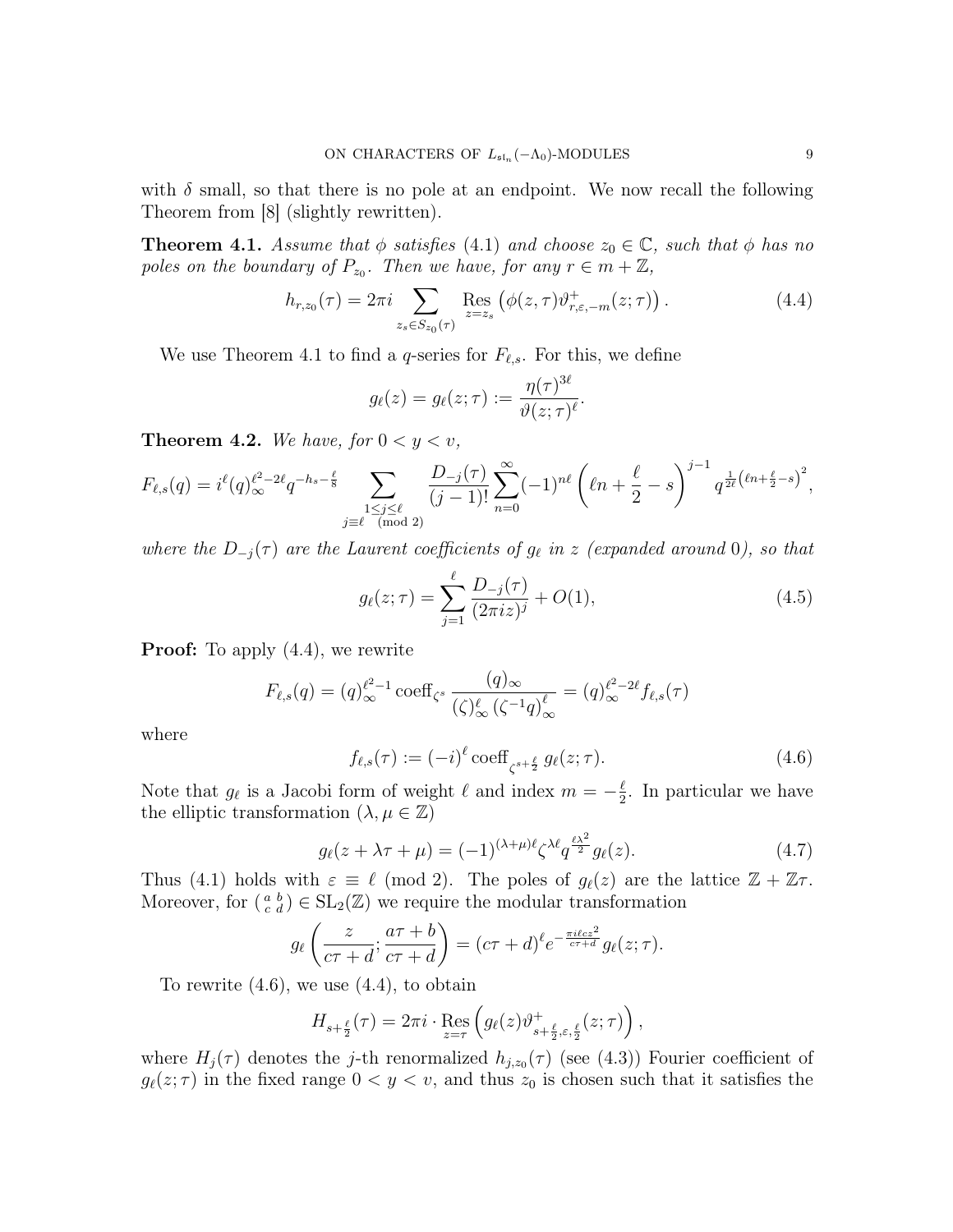conditions of Theorem 4.1 with  $\tau \in P_{z_0}$  Using (4.7) with  $\lambda = 1$  and  $\mu = 0$  (and  $z \mapsto z - \tau$ , we directly obtain that

$$
g_{\ell}(z) = (-1)^{\ell} \zeta^{\ell} q^{-\frac{\ell}{2}} g_{\ell}(z-\tau).
$$

Plugging in, we find that

$$
H_{s+\frac{\ell}{2}}(\tau) = (-1)^{\ell} q^{-\frac{\ell}{2}} 2\pi i \underset{z=\tau}{\text{Res}} \left( g_{\ell}(z-\tau;\tau) \zeta^{\ell} \vartheta_{s+\frac{\ell}{2},\varepsilon,\frac{\ell}{2}}^{+}(z;\tau) \right)
$$
  
=  $(-1)^{\ell} q^{-\frac{\ell}{2}} \sum_{\substack{j=1 \ j \equiv \ell \pmod{2}}}^{\ell} \frac{D_{-j}(\tau)}{(j-1)!} \left[ \mathcal{D}_{z}^{j-1} \left( \zeta^{\ell} \vartheta_{s+\frac{\ell}{2},\varepsilon,\frac{\ell}{2}}^{+}(z;\tau) \right) \right]_{z=\tau}.$ 

Computing the derivative

$$
\left[\mathcal{D}_z^{j-1}\left(\zeta^\ell\vartheta_{s+\frac{\ell}{2},\varepsilon,\frac{\ell}{2}}^+(\boldsymbol{z};\tau)\right)\right]_{\boldsymbol{z}=\tau} = q^{\frac{\ell}{2}}\sum_{n=0}^\infty (-1)^{n\varepsilon}\left(\ell n+\frac{\ell}{2}-s\right)^{j-1}q^{\frac{1}{2\ell}\left(\ell n+\frac{\ell}{2}-s\right)^2}
$$

then gives

$$
H_{s+\frac{\ell}{2}}(\tau) = (-1)^{\ell} \sum_{\substack{1 \le j \le \ell \\ j \equiv \ell \pmod{2}}} \frac{D_{-j}(\tau)}{(j-1)!} \sum_{n=0}^{\infty} (-1)^{n\varepsilon} \left(\ell n + \frac{\ell}{2} - s\right)^{j-1} q^{\frac{1}{2\ell} \left(\ell n + \frac{\ell}{2} - s\right)^2}.
$$
 (4.8)

Noting that

$$
F_{\ell,s}(q) = (-i)^{\ell} (q)_{\infty}^{\ell^2 - 2\ell} q^{-h_s - \frac{\ell}{8}} H_{s + \frac{\ell}{2}}(\tau)
$$
\n(4.9)

finishes the claim.  $\Box$ 

# 5. Proof of Theorem 1.1

# 5.1. Asymptotic series for quasimodular forms. Using (2.8) gives that

$$
\eta\left(\frac{it}{2\pi}\right) \sim \sqrt{\frac{2\pi}{t}} e^{-\frac{\pi^2}{6t}} \quad \left(t \to 0^+\right). \tag{5.1}
$$

Plugging this into (4.9) we then obtain

$$
F_{\ell,s}\left(e^{-t}\right) \sim (-i)^{\ell} \left(\frac{2\pi}{t}\right)^{\frac{\ell^2}{2}-\ell} e^{-\frac{\pi^2}{12t}\left(\ell^2 - 2\ell\right)} H_{s+\frac{\ell}{2}}\left(\frac{it}{2\pi}\right). \tag{5.2}
$$

To determine the asymptotic behavior of  $H_{s+\frac{\ell}{2}}$ , we first investigate the coefficients in form of  $D_{-j}$  in (4.8). Using (2.9), we write

$$
g_{\ell}\left(z;\frac{it}{2\pi}\right) = \frac{1}{(-2\pi z)^{\ell}} \exp\left(\ell \sum_{k=1}^{\infty} \frac{G_{2k}\left(\frac{it}{2\pi}\right)}{2k} z^{2k}\right).
$$
 (5.3)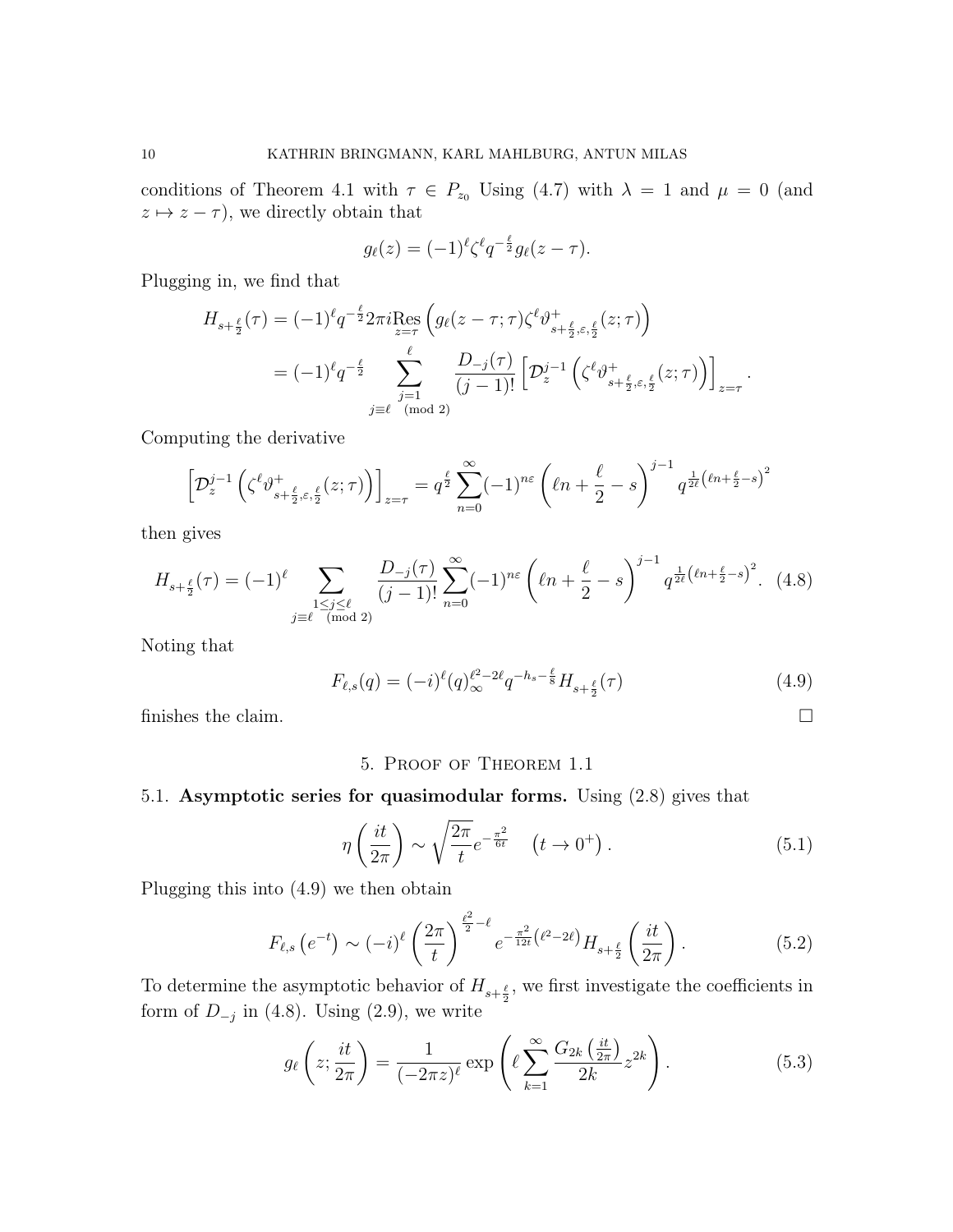From this we see that in  $g_{\ell}(z;\tau)$  every coefficient in front of  $z^{-j}$  has the shape

$$
D_{-j}(\tau) = \sum_{m,k} c(m,k) G_{k_1}^{m_1}(\tau) \cdots G_{k_r}^{m_r}(\tau), \qquad (5.4)
$$

where the summation is over all tuples of positive integers (of any finite length)  $m = (m_1, \ldots, m_r), k = (k_1, \ldots, k_r)$  such that  $m_1 k_1 + \cdots + m_r k_r = \ell - j$  and the  $c(m, k)$  are real constants depending on the tuple. By (2.11), we have that, for  $k \geq 2$ ,

$$
G_{2k}\left(\frac{it}{2\pi}\right) = \left(\frac{2\pi}{it}\right)^{2k} \left(-\frac{(2\pi i)^{2k}B_{2k}}{(2k)!} + \frac{2(2\pi i)^{2k}}{(2k-1)!} \sum_{n=1}^{\infty} \sigma_{2k-1}(n) e^{-\frac{4\pi^2 n}{t}}\right).
$$

Thus we obtain, for  $k \geq 2$ ,

$$
G_{2k}\left(\frac{it}{2\pi}\right) \sim -\frac{\left(\frac{4\pi^2}{t}\right)^{2k} B_{2k}}{(2k)!},\tag{5.5}
$$

with an error term that decays exponentially as a function of  $\frac{1}{t}$ . For  $G_2(\frac{it}{2\pi})$  $\frac{it}{2\pi}$ ) the main term is also given by (5.5), but now the error is only smaller by the polynomial factor t due to the additional term  $\frac{4\pi^2}{4}$  $\frac{\pi^2}{t}$  in the transformation (2.11). Regardless, if we now plug (5.5) into (5.3), the accumulated error term in (5.4) is smaller than the main term by at least a polynomial factor of t.

Furthermore, note that it is valid to calculate any given Laurent coefficient in (5.3) by restricting z to a segment of the imaginary axis, so  $z = iy$  with  $0 \lt y \lt v =$ t  $\frac{t}{2\pi}$ . This is a subset of the canonical analytic domain  $0 < y < v$ . This restriction is convenient as it allows us to package all of the main asymptotic terms into a generating function, which can then be evaluated using the identities from Section 2. In particular, for the remainder of this section we write

$$
f(z,t) \sim_z g(z,t)
$$

for two functions

$$
f(z,t) = \sum_{n \in \mathbb{Z}} a_t(n) z^n, \qquad g(z,t) = \sum_{n \in \mathbb{Z}} b_t(n) z^n,
$$

if for all  $n$ 

$$
a_t(n) \sim b_t(n) \quad (\text{as } t \to 0^+).
$$

Using (2.3) (noting that  $\frac{4\pi^2 y}{t} < 2\pi$ ), we find that for  $z = iy$ ,

$$
g_{\ell}\left(z;\frac{it}{2\pi}\right) \sim_{z} \frac{1}{(-2\pi z)^{\ell}} \exp\left(-\ell S\left(\frac{4\pi^2 z}{t}\right)\right) = \frac{1}{(-2\pi z)^{\ell}} \frac{\left(\frac{4\pi^2 z}{t}\right)^{\ell} e^{\frac{2\pi^2 \ell z}{t}}}{\left(e^{\frac{4\pi^2 z}{t}} - 1\right)^{\ell}}.
$$
(5.6)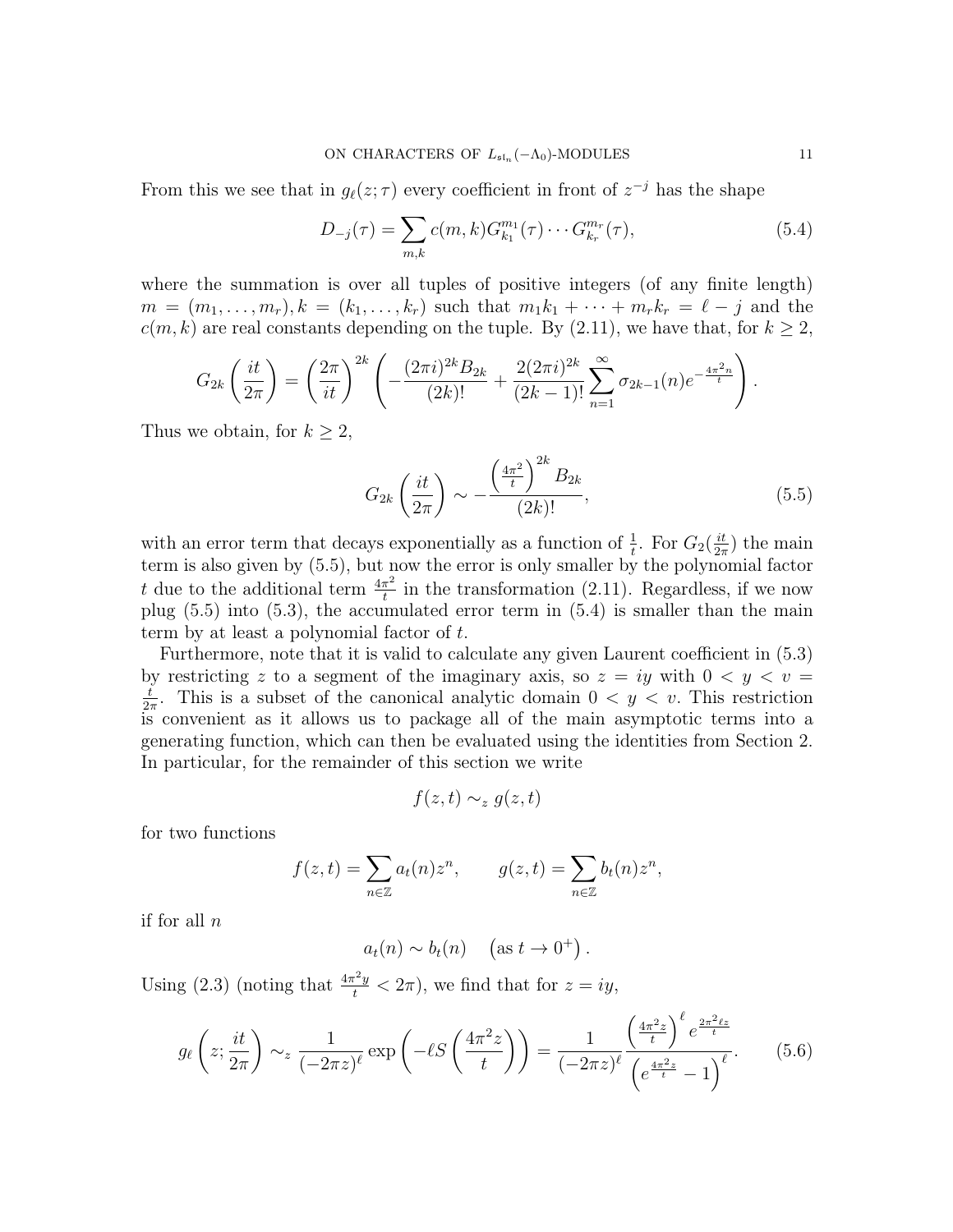We also require that  $D_{-j}$  is a quasimodular form of weight  $\ell - j$  and thus satisfies  $(see (2.11))$ 

$$
D_{-j}\left(\frac{it}{2\pi}\right) \ll t^{j-\ell}.\tag{5.7}
$$

We now distinguish 2 cases, depending on whether  $\ell$  is even or odd.

5.2. Proof of Theorem 1.1 for  $\ell$  odd. We first assume that  $\ell$  is odd. Plugging the definition (3.1) of  $\mathcal{F}_j$  in (4.8) gives

$$
H_{s+\frac{\ell}{2}}\left(\frac{it}{2\pi}\right) = -\sum_{j=0}^{\frac{\ell-1}{2}} \frac{D_{-2j-1}\left(\frac{it}{2\pi}\right)}{(2j)!} (2\ell)^j t^{-j} \mathcal{F}_{j,\frac{1}{2}-\frac{s}{\ell}}(2\ell t).
$$
 (5.8)

Now, by  $(5.7)$  and  $(3.4)$ , we obtain that

$$
D_{-2j-1}\left(\frac{it}{2\pi}\right)\mathcal{F}_{j,\frac{1}{2}-\frac{s}{\ell}}(2\ell t)t^{-j} \ll t^{-\ell+2j+1}.
$$

Thus (if we show that this is not vanishing) the dominant term in (5.8) comes from  $j = 0$  and gives, by  $(3.5)$ ,

$$
H_{s+\frac{\ell}{2}}\left(\frac{it}{2\pi}\right) \sim -\frac{1}{2}D_{-1}\left(\frac{it}{2\pi}\right). \tag{5.9}
$$

To determine the asymptotic behavior of  $D_{-1}$ , we compute, using (5.6) and (3.2),

$$
D_{-1}\left(\frac{it}{2\pi}\right) = 2\pi i \, \text{coeff}_{z^{-1}} g_{\ell}\left(z; \frac{it}{2\pi}\right) \sim 2\pi i \left(-\frac{2\pi}{t}\right)^{\ell} \text{coeff}_{z^{-1}} \frac{e^{\frac{2\pi^2 \ell z}{t}}}{\left(e^{\frac{4\pi^2 z}{t}} - 1\right)^{\ell}}
$$

$$
= 2\pi i \left(-\frac{2\pi}{t}\right)^{\ell} \frac{t}{4\pi^2} \text{coeff}_{z^{-1}} \frac{e^{\frac{\ell z}{2}}}{\left(e^z - 1\right)^{\ell}} = \frac{-i \left(\frac{2\pi}{t}\right)^{\ell - 1}}{\left(\ell - 1\right)!} B_{\ell - 1}^{(\ell)}\left(\frac{\ell}{2}\right).
$$

Thus when  $\ell$  is odd, we have  $\mathcal{C}_{\ell} = (-1)^{\frac{\ell-1}{2}} \frac{B_{\ell-1}^{(\ell)}(\frac{\ell}{2})}{2(\ell-1)!}$ .

The theorem statement then follows from (5.2) and Proposition A.1.

 $\Box$ 

5.3. Proof of Theorem 1.1 for  $\ell$  even. We next assume that  $\ell$  is even. Plugging (3.6) in (4.8) gives

$$
H_{s+\frac{\ell}{2}}\left(\frac{it}{2\pi}\right)=\sum_{1\leq j\leq \frac{\ell}{2}}\frac{D_{-2j}\left(\frac{it}{2\pi}\right)}{(2j-1)!}\left(\frac{t}{2\ell}\right)^{\frac{1}{2}-j}\mathcal{G}_{j,\frac{1}{2}-\frac{s}{\ell}}\left(\frac{\ell t}{2}\right).
$$

We have, by  $(3.7)$ ,

$$
\mathcal{G}_{j,\frac{1}{2}-\frac{s}{\ell}}\left(\frac{\ell t}{2}\right) \sim \frac{(j-1)!}{\sqrt{2\ell t}}.
$$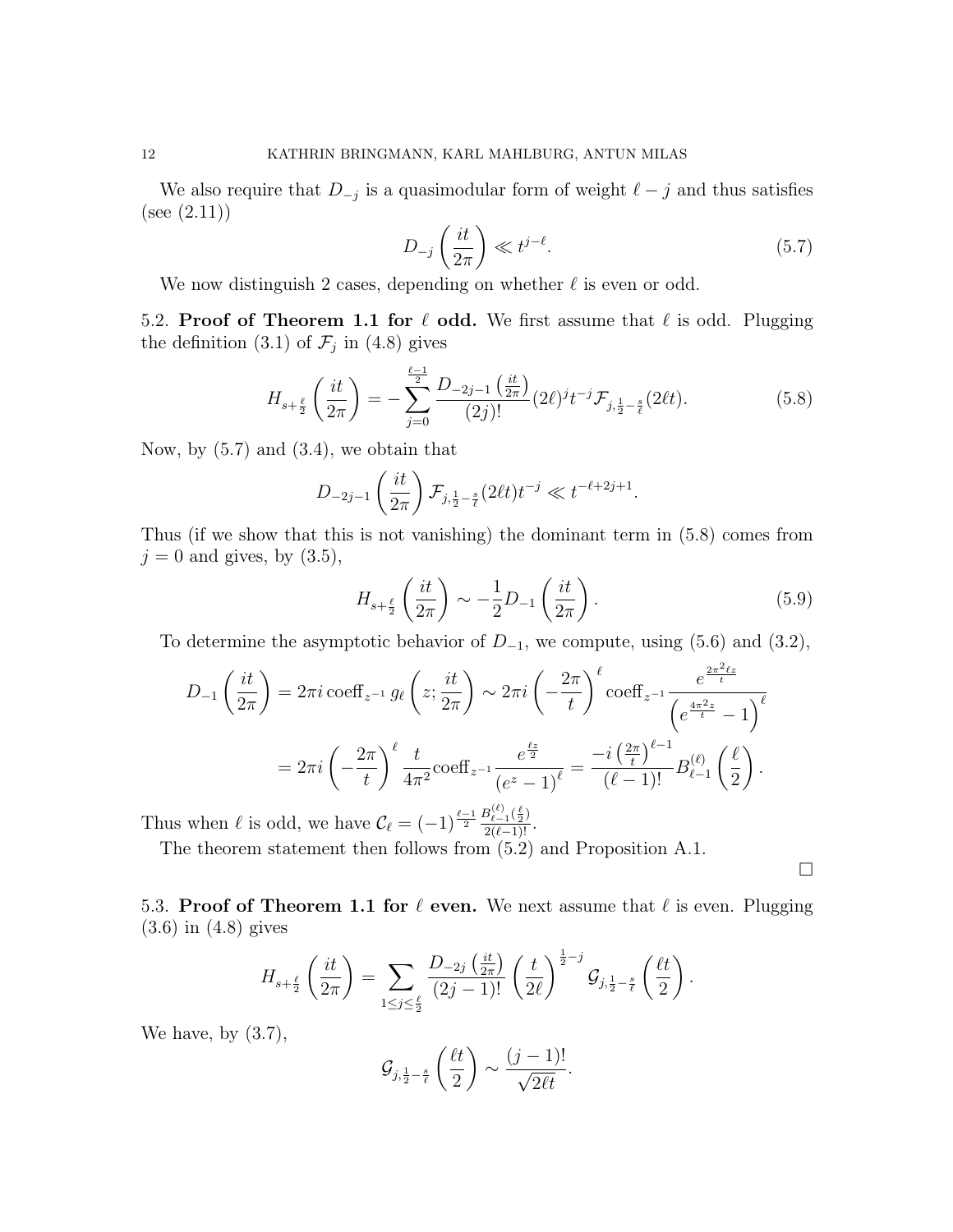Now, by (5.7),

$$
D_{-2j}\left(\frac{it}{2\pi}\right)\mathcal{G}_{j,\frac{1}{2}-\frac{s}{\ell}}\left(\frac{\ell t}{2}\right)t^{\frac{1}{2}-j}\ll t^{-\ell+j}.
$$

Thus the dominant term comes from  $j = 1$  and gives asymptotically (if non-vanishing)

$$
\frac{1}{t}D_{-2}\left(\frac{it}{2\pi}\right). \tag{5.10}
$$

Now, by  $(3.2)$  and  $(5.6)$ , we obtain

$$
D_{-2}\left(\frac{it}{2\pi}\right) = (2\pi i)^2 \operatorname{coeff}_{z^{-2}} g_{\ell}\left(z; \frac{it}{2\pi}\right) \sim (2\pi i)^2 \left(\frac{2\pi}{t}\right)^{\ell} \left(\frac{t}{4\pi^2}\right)^2 \operatorname{coeff}_{z^{-2}} \frac{e^{\frac{\ell z}{2}}}{(e^z - 1)^{\ell}}
$$

$$
= -\left(\frac{2\pi}{t}\right)^{\ell-2} \frac{B_{\ell-2}^{(\ell)}\left(\frac{\ell}{2}\right)}{(\ell-2)!}.
$$

Thus when  $\ell$  is even,  $\mathcal{C}_{\ell} = (-1)^{\frac{\ell}{2} + 1} \frac{1}{2\pi}$  $\frac{B_{\ell-2}^{(\ell)}(\frac{\ell}{2})}{(\ell-2)!}$ .

Thus the claim follows from  $(5.10)$  and Proposition A.1.  $\Box$ 

5.4. Proof of Corollary 1.2. The asymptotic formula (1.3) follows directly from Theorem 1.1 by plugging in (1.2), combined with (5.1).

For the second claim, we recall that

$$
\operatorname{qdim}(L_{\mathfrak{g}}(-\Lambda_0(s+1)+s\Lambda_1)) = \lim_{t \to 0^+} \frac{\operatorname{ch}\big[L_{\mathfrak{g}}(-\Lambda_0(s+1)+s\Lambda_1)\big](it)}{\operatorname{ch}\big[L_{\mathfrak{g}}(-\Lambda_0)\big](it)}
$$

and observe that  $(1.3)$  is independent of s.

Remarks.

(1) In [1], the following fusion rules formula

$$
V_{s_1} \boxtimes V_{s_2} = V_{s_1+s_2},
$$

was established, where, for convenience, we let  $V_s := L_\mathfrak{g}(-\Lambda_0(s+1)+s\Lambda_1)$ , for  $s \geq 0$ , and  $V_{-s} := L_{\mathfrak{g}}(-\Lambda_0(-s+1)-s\Lambda_{\ell-1})$  for  $s < 0$ . In this formula the symbol  $\boxtimes$  denotes the fusion product, that is, it indicates that the space of intertwining operators for this particular triple of modules is one-dimensional and zero otherwise. In other words the fusion ring generated by isomorphism classes of ordinary irreducible  $L_{\mathfrak{g}}(-\Lambda_0)$ modules is isomorphic to  $\mathbb{C}[\mathbb{Z}]$ . Because of Corollary 1.2, the quantum dimension  $qdim(\cdot)$  defines the trivial (one-dimensional) representation of the fusion ring.

(2) In [7], the first and the third author studied asymptotic properties of the Fourier coefficients of the Bloch-Okounkov *n*-point functions. They also discussed level<sup>1</sup>  $\ell$  $\in \mathbb{N}$  n-point functions  $F^{(\ell)}$ . As shown in [7, Section 4], the Bloch-Okounkov 1-point function of level  $\ell$  is given by  $F^{(\ell)}(z;\tau) = \frac{1}{\Theta(z;\tau)^{\ell}}$ , where  $\eta(\tau)^3 \Theta(z;\tau) = \vartheta(z;\tau)$ . Theorem 1.1 can be used to derive the leading asymptotics of its Fourier coefficients.

<sup>&</sup>lt;sup>1</sup>Not to be confused with the level appearing in this paper.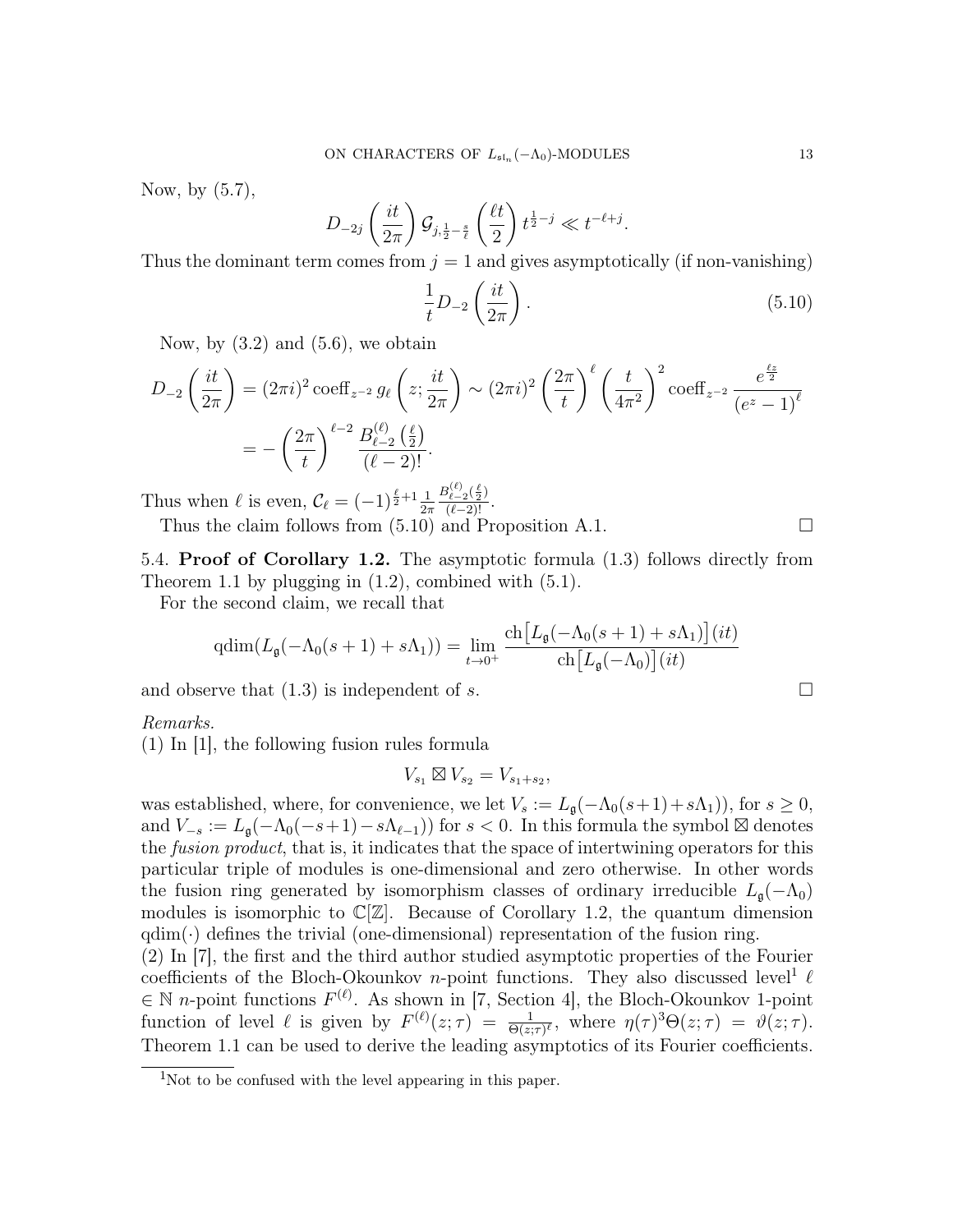After slight adjustments, due to additional Euler factors, we immediately get that the s-th Fourier coefficient  $F_s^{(\ell)}$  satisfies (as  $t \to 0^+$ )

$$
F_s^{(\ell)}\left(\frac{it}{2\pi}\right)\sim\mathcal{C}_{\ell},
$$

so it has no growing term.

# 6. A FULL ASYMPTOTIC EXPANSION FOR  $\ell = 3$

In this section we specialize to  $\ell = 3$  (i.e.,  $\mathfrak{g} = \mathfrak{sl}_3$ ) and explicitly work out the full asymptotic expansion in this case.

**Proposition 6.1.** For  $\Lambda \in \{\Lambda_1, \Lambda_2\}$  we have, as  $t \to 0^+$ ,

$$
\begin{split} \n\text{ch}\left[L_{\mathfrak{g}}(-(s+1)\Lambda_{0}+s\Lambda)\right] \left(\frac{it}{2\pi}\right) \\ \n&= e^{-\frac{5\pi^{2}}{6t}} \left(\frac{2\pi}{t}\right)^{\frac{5}{2}} \left(\left(\frac{\pi^{2}}{4t^{2}}+\frac{3}{4t}\right) \sum_{n=0}^{N} \frac{E_{2n}\left(\frac{1}{2}-\frac{s}{3}\right)}{n!} \left(-\frac{3t}{2}\right)^{n} \right. \\ \n&\left. + \frac{3}{8t} \sum_{n=0}^{N} \frac{E_{2n+2}\left(\frac{1}{2}-\frac{s}{3}\right)}{n!} \left(-\frac{3t}{2}\right)^{n} + O\left(t^{N+1}\right)\right). \n\end{split}
$$

In particular, for  $s = 0$  we have

$$
\operatorname{ch}\left[L_{\mathfrak{g}}(-\Lambda_{0})\right] \left(\frac{it}{2\pi}\right)
$$
\n
$$
= e^{-\frac{5\pi^{2}}{6t}} \left(\frac{2\pi}{t}\right)^{\frac{5}{2}} \left(\frac{\pi^{2}}{4t^{2}} + \frac{3}{4t} - \frac{1}{4t}\frac{\partial}{\partial t}\right) \left(\sum_{n=0}^{N} \frac{E_{2n}}{n!} \left(\frac{-3t}{8}\right)^{n} + O\left(t^{N+1}\right)\right). \quad (6.1)
$$

**Proof:** We have, by  $(4.9)$ ,

$$
F_{3,s}(q) = i(q)_{\infty}^3 q^{-h_s - \frac{3}{8}} H_{s + \frac{3}{2}}(\tau). \tag{6.2}
$$

Now, by (5.8)

$$
H_{s+\frac{3}{2}}\left(\frac{it}{2\pi}\right) = -D_{-1}\left(\frac{it}{2\pi}\right)\mathcal{F}_{0,\frac{1}{2}-\frac{s}{3}}(6t) - D_{-3}\left(\frac{it}{2\pi}\right)\frac{3}{t}\mathcal{F}_{1,\frac{1}{2}-\frac{s}{3}}(6t). \tag{6.3}
$$

We compute the Laurent coefficients  $D_{-j}$ , using (2.9) and (4.5),

$$
D_{-3}(\tau) = i
$$
,  $D_{-1}(\tau) = -\frac{3i}{8\pi^2}G_2(\tau)$ .

Using

$$
G_2\left(\frac{it}{2\pi}\right) = -\frac{4\pi^4}{3t^2} + \frac{4\pi^2}{t} + O\left(t^{-2}e^{-\frac{4\pi^2}{t}}\right)
$$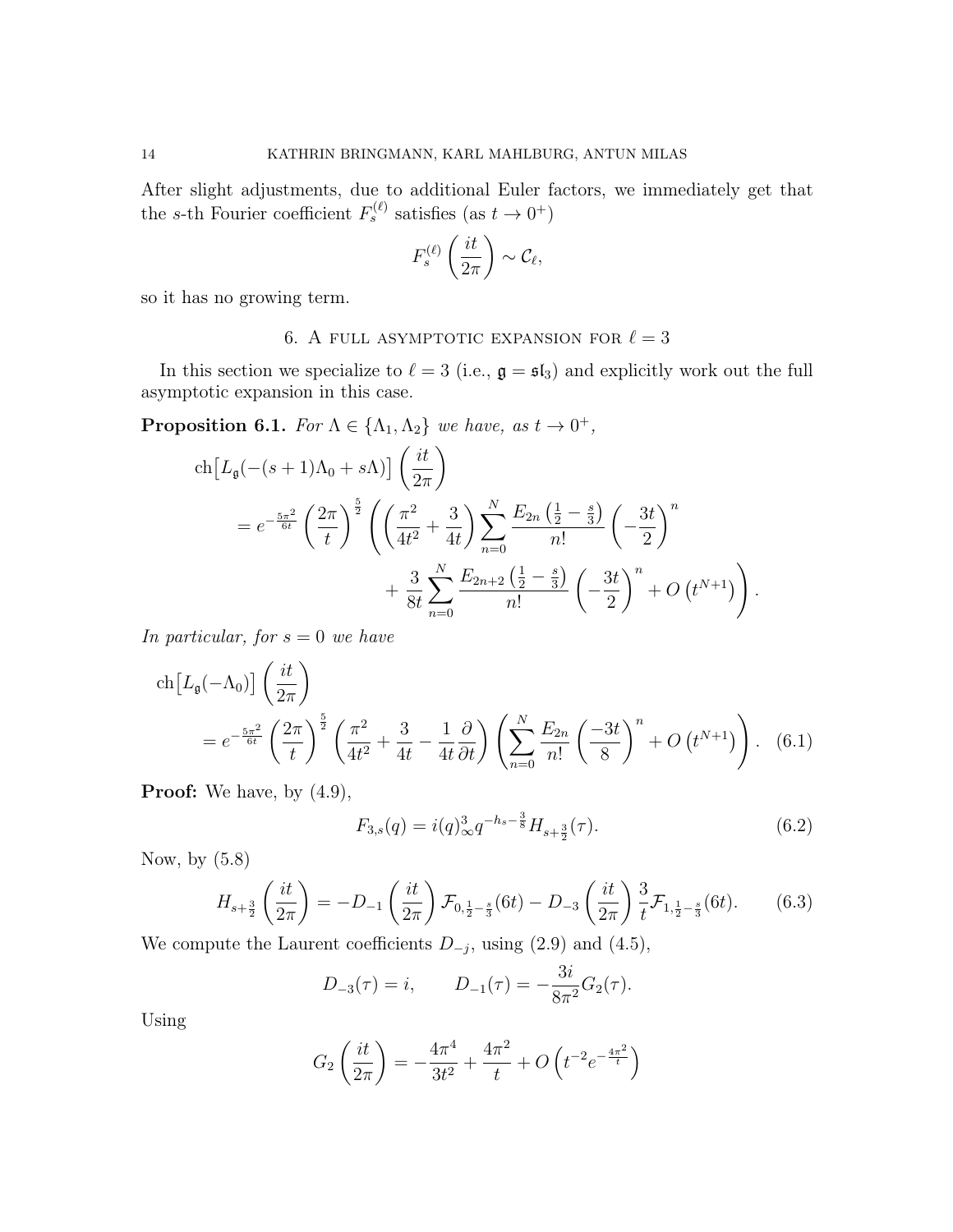$(3.3)$ , and  $(6.3)$ , we then obtain

$$
H_{s+\frac{3}{2}}\left(\frac{it}{2\pi}\right) = \left(-\frac{\pi^2 i}{4t^2} - \frac{3i}{4t}\right) \sum_{n=0}^{N} \frac{E_{2n}\left(\frac{1}{2} - \frac{s}{3}\right)}{n!} \left(-\frac{3t}{2}\right)^n - \frac{3i}{8t} \sum_{n=0}^{N} \frac{E_{2n+2}\left(\frac{1}{2} - \frac{s}{3}\right)}{n!} \left(-\frac{3t}{2}\right)^n + O\left(t^{N+1}\right).
$$
 (6.4)

Here we employ  $(2.5)$  with  $m = 2$ .

To finish the claim, we plug  $(6.2)$  into  $(1.2)$ , to obtain that

$$
\operatorname{ch}\left[L_{\mathfrak{g}}(-(s+1)\Lambda_0+s\Lambda_1)\right](\tau)=\frac{i}{\eta(\tau)^5}H_{s+\frac{3}{2}}(\tau).
$$

Using (5.1) and (6.4), then yields the claims. Formula (6.1) follows easily by (2.4).  $\Box$ 

Proposition 6.1 immediately leads to the following asymptotic expansion for the quantum dimension.

**Corollary 6.2.** For  $\Lambda \in \{\Lambda_1, \Lambda_2\}$  we have, as  $t \to 0^+$ ,

$$
\frac{\text{ch}\left[L_{\mathfrak{g}}(-(s+1)\Lambda_0+s\Lambda)\right](it)}{\text{ch}\left[L_{\mathfrak{g}}(-\Lambda_0)\right](it)} \sim 1 - \frac{s^2(\pi^2-1)}{3\pi}t + O\left(t^2\right). \tag{6.5}
$$

*Remark.* (Heisenberg patterns) Let  $M(1)$  be the rank one Heisenberg vertex operator algebra. For an  $M(1)$ -module  $M(1, s)$ , we easily get

$$
\frac{\text{ch}[M(1,s)](it)}{\text{ch}[M(1)](it)} = e^{-2\pi s^2 t} = 1 - 2\pi s^2 t + O(t^2).
$$
\n(6.6)

The reader should notice the similarity between (6.6) and Corollary 6.2 as they both have an  $s^2$  in the second term of the asymptotic expansion (incidentally both vertex algebras share "additive" fusion rules [1, 2]). It would be very interesting to find a closed expression for the asymptotic expansion in (6.5).

# 7. A DECOMPOSITION FOR  $F_{\ell,s}(\zeta_1, \ldots, \zeta_{\ell-1})$

In this part we prove Theorem 1.3 from the introduction. Proof of Theorem 1.3: We write

$$
F_{\ell,s}(\zeta_1,\ldots,\zeta_{\ell-1}) = (-i)^{\ell} q^{\frac{\ell}{8}} \prod_{j=1}^{\ell-1} \zeta_j^{-\frac{j}{2}}(q)_{\infty}^{\ell+1} \mathcal{F}_{\ell,s+\frac{\ell}{2}}.
$$
 (7.1)

Here, for  $r \in \mathbb{Z} + \frac{\ell}{2}$  $\frac{\ell}{2}$ ,

$$
\mathcal{F}_{\ell,r}:=\mathrm{coeff}_{\zeta_{\ell}^r}\mathcal{F}_{\ell}(z_{\ell}),
$$

where

$$
\mathcal{F}_{\ell}(z_{\ell})=\mathcal{F}_{\ell}(z_1,\ldots,z_{\ell-1},z_{\ell}):=\frac{(-1)^{\ell}}{\prod_{j=1}^{\ell}\vartheta(w_j)}.
$$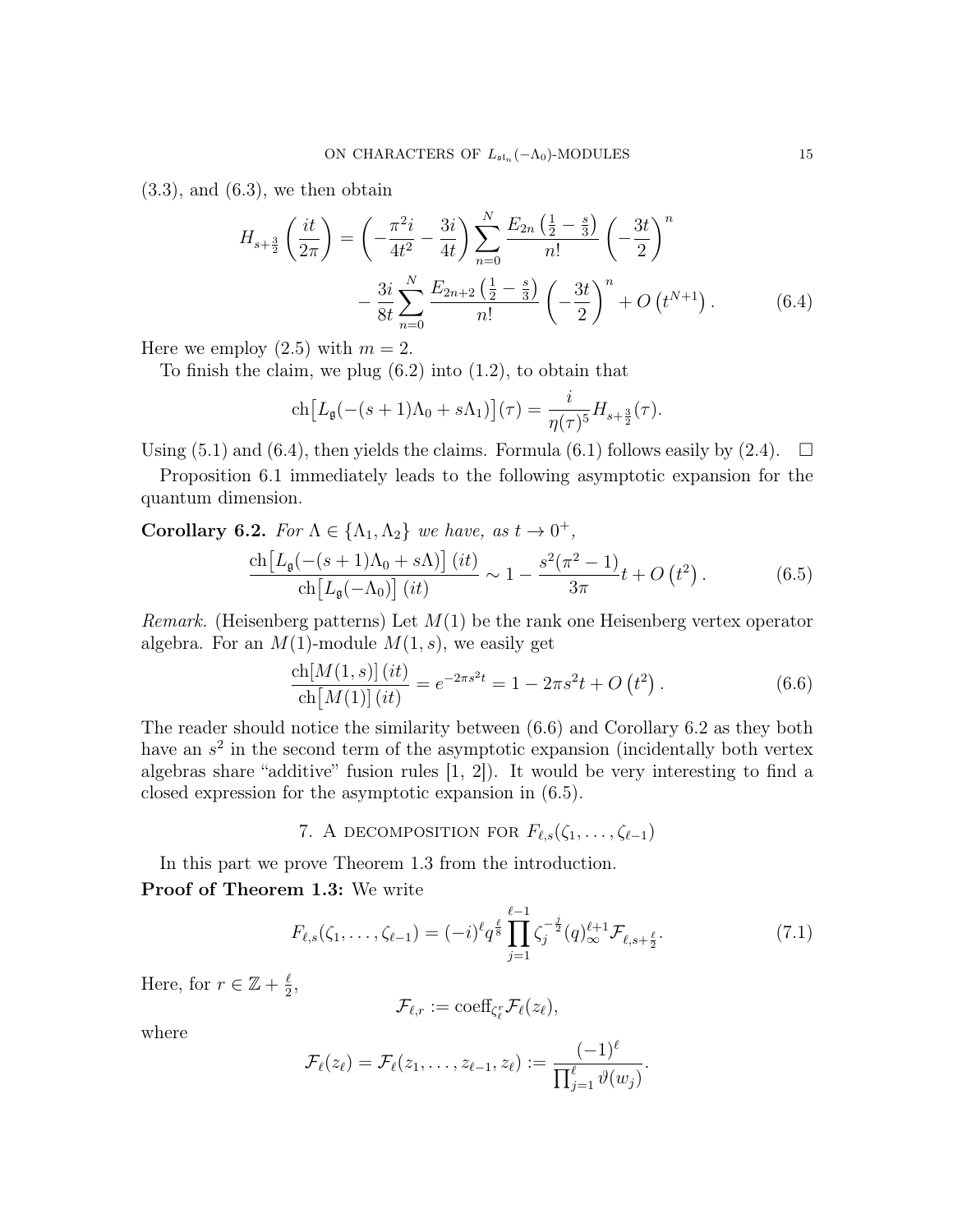Using (2.7), we have

$$
\mathcal{F}_{\ell}(z_{\ell}+1)=(-1)^{\ell}\mathcal{F}_{\ell}(z_{\ell}), \qquad \mathcal{F}_{\ell}(z_{\ell}-\tau)=(-1)^{\ell}q^{\frac{\ell}{2}}\mathcal{F}_{\ell}(z_{\ell})\prod_{j=1}^{\ell}\zeta_{j}^{-j}.
$$

We now find a formula for  $\mathcal{F}_{\ell,r}$  that is closely related to Theorem 4.1 above (which was proven in [8] by a similar argument). In particular, we compute the following integral in two ways:

$$
\int_{\partial P_{z_0}} \mathcal{F}_{\ell}(w) \vartheta_{r,\varepsilon,\frac{\ell}{2}}^+ \left( w + \frac{1}{\ell} \sum_{j=1}^{\ell-1} j z_j \right) dw.
$$
 (7.2)

Here  $z_0$  is chosen such that  $w_j \in P_{z_0}$  for all j (which is possible due to the restrictions on the  $\zeta_j$ ); note that  $-v < \text{Im}(z_0) < 0$ .

For the first computation, we also use the elliptic shifts (as above,  $\varepsilon \equiv \ell \pmod{2}$ )

$$
(-1)^{\ell} q^{\frac{\ell}{2}} e^{-2\pi i \ell z} \prod_{j=1}^{\ell-1} \zeta_j^{-j} \vartheta_{r,\varepsilon,\frac{\ell}{2}}^+ \left( z + \frac{1}{\ell} \sum_{j=1}^{\ell-1} j z_j - \tau \right) - \vartheta_{r,\varepsilon,\frac{\ell}{2}}^+ \left( z + \frac{1}{\ell} \sum_{j=1}^{\ell-1} j z_j \right)
$$
  

$$
= (-1)^{\ell} q^{\frac{(r+\ell)^2}{2\ell}} e^{-2\pi i (r+\ell) z} \prod_{j=1}^{\ell-1} \zeta_j^{-\frac{j(r+\ell)}{\ell}},
$$

$$
\vartheta_{r,\varepsilon,\frac{\ell}{2}}^+ \left( z + \frac{1}{\ell} \sum_{j=1}^{\ell-1} j z_j \right) = (-1)^{\ell} \vartheta_{r,\varepsilon,\frac{\ell}{2}}^+ \left( z + \frac{1}{\ell} \sum_{j=1}^{\ell-1} j z_j + 1 \right),
$$

to obtain that (7.2) equals

$$
(-1)^{\ell} q^{\frac{(r+\ell)^2}{2\ell}} \mathcal{F}_{\ell,r+\ell} \prod_{j=1}^{\ell-1} \zeta_j^{-\frac{(r+\ell)j}{\ell}}.
$$
 (7.3)

On the other hand, the Residue Theorem implies that (7.2) also equals

$$
2\pi i \sum_{w \in S_{z_0}(\tau)} \text{Res}_{z=w} \mathcal{F}_{\ell}(z) \vartheta_{r,\varepsilon,\frac{\ell}{2}}^+ \left( z + \frac{1}{\ell} \sum_{j=1}^{\ell-1} j z_j \right).
$$

Now, for  $1 \leq j \leq \ell$ ,  $\mathcal{F}_{\ell}$  has simple poles at  $w_j$ . We compute

$$
\operatorname{Res}_{w=w_{\nu}} \mathcal{F}_{\ell}(w) = -\frac{1}{2\pi\eta^3} \frac{1}{\prod_{\substack{j=1 \ j \neq \nu}}^{\ell} \vartheta(w_{\nu} - w_j)}.
$$

Comparing to (7.3), we find that

$$
\mathcal{F}_{\ell,r+\ell} = -i(-1)^{\ell} q^{-\frac{(r+\ell)^2}{2\ell}} \prod_{j=1}^{\ell-1} \zeta_j^{\frac{(r+\ell)j}{\ell}} \eta(\tau)^{-3} \sum_{\nu=1}^{\ell} \frac{\vartheta^+_{r,\ell,\frac{\ell}{2}}(w_{\nu} - \frac{1}{\ell} \sum_{j=1}^{\ell} w_j)}{\prod_{\substack{j=1 \ j \neq \nu}}^{\ell} \vartheta(w_{\nu} - w_j)}.
$$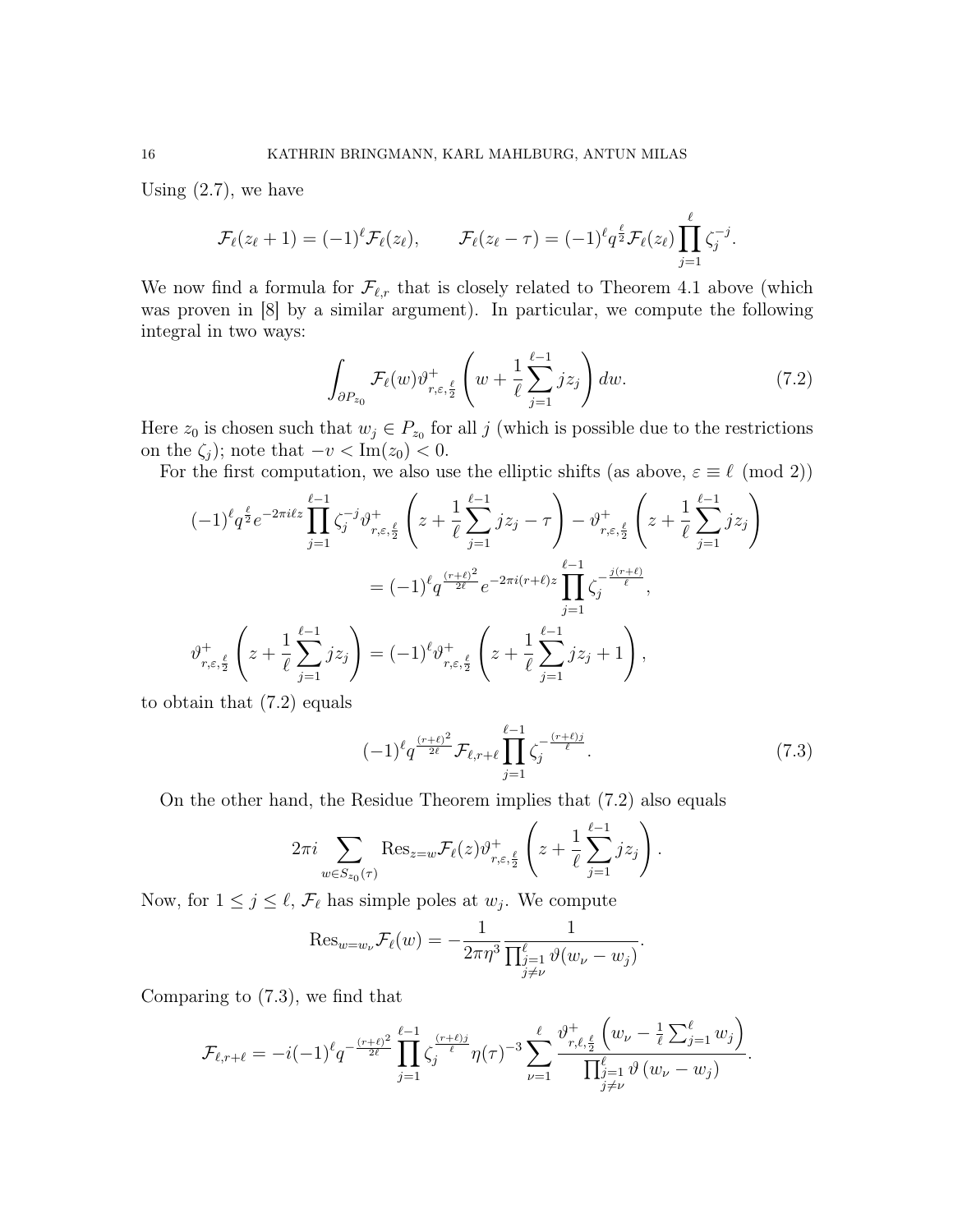Plugging in to (7.1) and setting  $r = s - \frac{\ell}{2}$  $\frac{\ell}{2}$  gives the claim.

### Remarks.

(1) One could prove related decompositions without the condition that the  $w_i$  are distinct. Any repeated values among the  $w_j$  require modified calculations of residues in the proof above, leading to partial derivatives of  $\vartheta^+$  (as in Theorem 4.2, which is related to the limiting case that all  $w_i$  have the repeated value 0).

(2) Theorem 1.3 could be used to determine the asymptotic behavior as  $t \to 0^+$  of  $F_{\ell,s}(\zeta_1,\ldots,\zeta_{\ell-1}),$  so long as the  $\zeta_j$  are also bounded in the ranges given in the theorem. (3) We stress that Theorem 1.3 also applies to  $\ell = 2$ , which is quite different compared to  $\ell \geq 3$  because the relevant vertex algebra is not an affine Lie algebra). Furthermore, note that in the case  $\ell = 1$ , Theorem 1.3 is equivalent to Theorem 4.2.

# 8. MODULAR-TYPE TRANSFORMATION PROPERTIES OF  $F_{\ell,s}$

In this section we discuss general modular transformation properties of  $F_{\ell,s}$ . The modular transformation properties of the denominator appearing in the formula for  $F_{\ell,s}$  are well-understood, so we only have to consider the numerator. We note that in the parlance of [9, 11],  $\vartheta^+$  $s+\frac{\ell}{2}, \ell, \frac{\ell}{2}$  (z;  $\tau$ ) is an example of a regularized (Jacobi) false theta function. The following proposition gives the modular transformation properties of these functions.

**Proposition 8.1.** For  $z \in \mathbb{C} \setminus \mathbb{R}$  and  $\begin{pmatrix} a & b \\ c & d \end{pmatrix} \in SL_2(\mathbb{Z})$  with  $c \neq 0$ , we have

$$
\vartheta_{r,\varepsilon,M}^{+}\left(z;\frac{a\tau+b}{c\tau+d}\right)
$$
\n
$$
=\sqrt{-\frac{i(c\tau+d)}{2}}\sum_{j=0}^{2c-1}(-1)^{j\varepsilon}\zeta_{4cM}^{a(2Mj-r)^{2}}\left(\zeta^{-r+2Mj}\int_{\mathbb{R}}\frac{e^{\frac{\pi i(c\tau+d)x^{2}}{2}-\frac{\pi i}{\sqrt{cM}}(r-2Mj)x}}{1-\zeta^{4cM}e^{4\pi i\sqrt{cM}x}}dx+\frac{1}{4\sqrt{cM}}(1-\text{sgn}(\text{Im}(z)))\zeta_{8cM}^{2Mj-r}e^{2\pi i cM(c\tau+d)\left(z-\frac{1}{8cM}\right)^{2}}\times\vartheta\left(\frac{c\tau+d}{2}\left(z-\frac{1}{8cM}\right)-\frac{1}{2}+\frac{r-2Mj}{4cM};\frac{c\tau+d}{8cM}\right)\right).
$$

**Proof:** We assume without loss of generality that  $c > 0$ . Plugging in the series representation of  $\vartheta^+$  and writing  $\frac{a\tau+b}{c\tau+d} = \frac{a}{c} - \frac{1}{c(c\tau+a)}$  $\frac{1}{c(c\tau+d)}$ , we find that

$$
\vartheta_{r,\varepsilon,M}^{+}\left(z;\frac{a\tau+b}{c\tau+d}\right) = \sum_{j=0}^{2c-1} (-1)^{j\varepsilon} \zeta_{4cM}^{a(2Mj-r)^2} \vartheta_{r-2Mj,0,2cM}^{+}\left(z;\frac{2}{c\tau+d}\right).
$$

 $\Box$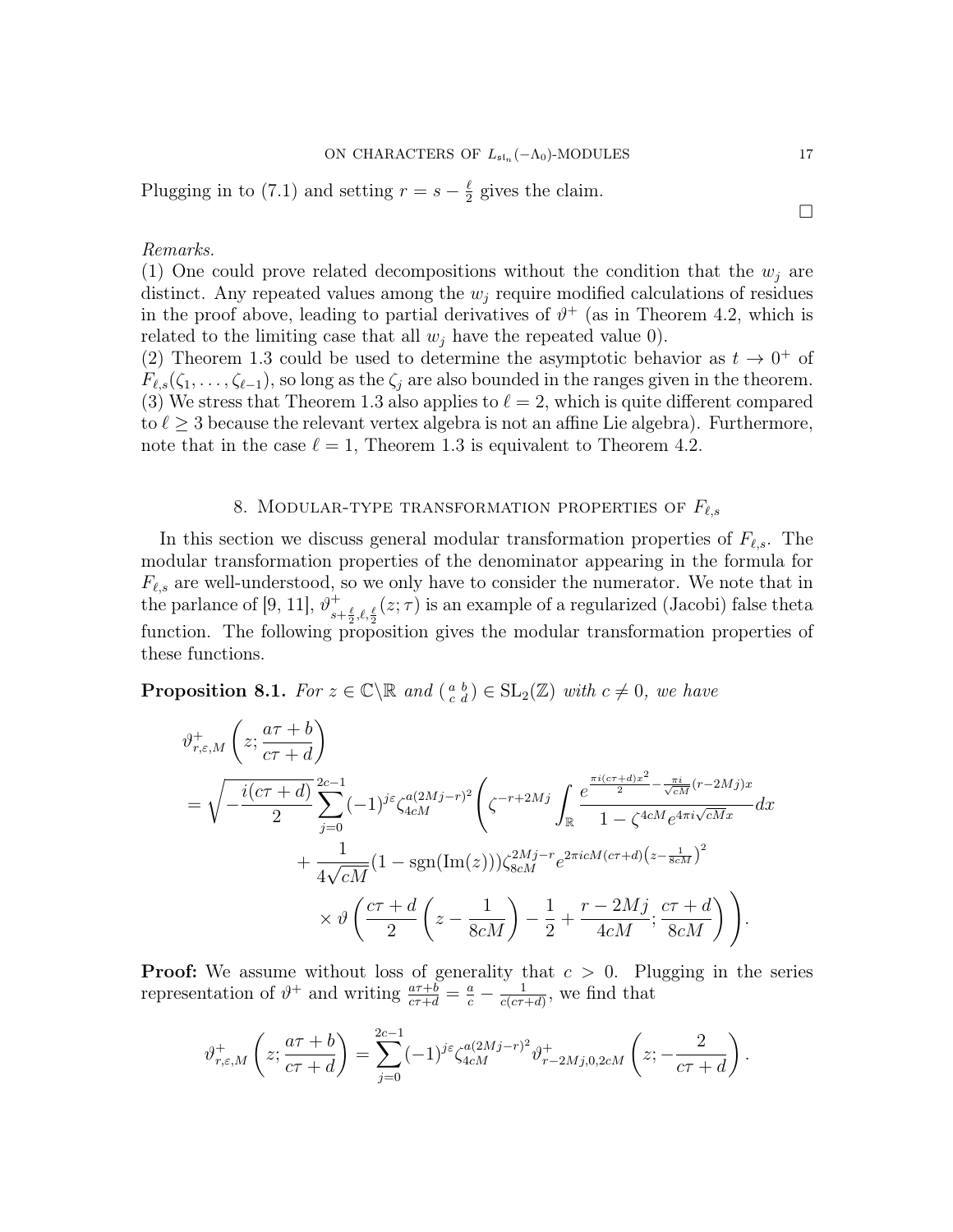We next invert each term in the sum by finding an inversion formula for  $\vartheta_{r,0,M}^+(z;\frac{1}{u})$  $\frac{i}{w}$ . If  $\text{Im}(z) > 0$ , then we use

$$
e^{-\frac{\pi i}{\tau}A^2} = \sqrt{-i\tau} \int_{\mathbb{R}} e^{\pi i \tau x^2 + 2\pi i Ax} dx,
$$

to obtain that

$$
\vartheta_{r,0,M}^+ \left( z; \frac{i}{w} \right) = \sqrt{w} \zeta^{-r} \int_{\mathbb{R}} \frac{e^{-\pi w x^2 - \frac{2\pi i r}{\sqrt{2M}} x}}{1 - \zeta^{2M} e^{2\pi i \sqrt{2M} x}} dx. \tag{8.1}
$$

Plugging into (8.1) gives the claim in this case.

If  $Im(z)$  < 0, then we complete the theta function, calculating

$$
\vartheta_{r,0,M}^+(z;\tau) + \vartheta_{-r-2M,0,M}^+(-z;\tau) = q^{\frac{(M-r)^2}{4M}} \zeta^{M-r} \vartheta \left(2Mz - \frac{1}{2} + (M-r)\tau; 2M\tau\right).
$$

For the partial theta function  $\vartheta_{-r-2M,0,M}^+(-z;\tau)$  we again use (8.1). which is invariant under  $r \mapsto -r - 2M$ ,  $z \mapsto -z$ , and multiplication by  $-1$ . From (2.8) we obtain for the theta function

$$
e^{-\frac{\pi (M-r)^2}{2Mw}} \zeta^{M-r} \vartheta \left(2Mz - \frac{1}{2} + (M-r)\frac{i}{w}; -\frac{2M}{iw}\right)
$$
  
= 
$$
-i\zeta_{4M}^{M-r} e^{-2\pi Mw(z-\frac{1}{4M})^2} \sqrt{\frac{w}{2M}} \vartheta \left(izw - \frac{iw}{4M} - \frac{1}{2} + \frac{r}{2M}; \frac{iw}{2M}\right).
$$

Plugging in gives the claim.

As a special case, we recover Proposition 7 of [11].

Corollary 8.2. For  $z \in \mathbb{C} \backslash \mathbb{R}$ , we have (i) If  $\ell$  is odd, then we have

$$
\begin{split} (-i\tau)^{-\frac{1}{2}} \vartheta_{s+\frac{\ell}{2},1,\frac{\ell}{2}}^{+} \left( z; -\frac{1}{\tau} \right) \\ &= \frac{1}{2} \int_{\mathbb{R}} \frac{e^{\pi i \tau x^2} e^{\frac{2\pi i}{\sqrt{\ell}} (s+\ell) \left( x - \sqrt{\ell} z \right)}}{\cos \left( \sqrt{\ell} \pi \left( x - \sqrt{\ell} z \right) \right)} dx + \frac{(1 - \text{sgn}(\text{Im}(z))}{2\sqrt{\ell}} e^{\pi i \ell \tau z^2} \vartheta \left( \tau z + \frac{s}{\ell}; \frac{\tau}{\ell} \right). \end{split}
$$

(ii) If  $\ell$  is even, then we have

$$
(-i\tau)^{-\frac{1}{2}}\vartheta_{s+\frac{\ell}{2},0,\frac{\ell}{2}}^{+}\left(z;-\frac{1}{\tau}\right) = -\frac{i}{2} \int_{\mathbb{R}} \frac{e^{\pi i\tau x^2} e^{\frac{2\pi i}{\sqrt{\ell}}(s+\ell)(x-\sqrt{\ell}z)}}{\sin\left(\sqrt{\ell}\pi\left(x-\sqrt{\ell}z\right)\right)} dx + \frac{(1-\text{sgn}(\text{Im}(z))}{2i\sqrt{\ell}} e^{-\frac{\pi i s}{\ell}} e^{\pi i \ell \tau \left(z-\frac{1}{2\ell}\right)^2} \vartheta\left(\tau z + \frac{s}{\ell} - \frac{\tau}{2\ell};\frac{\tau}{\ell}\right).
$$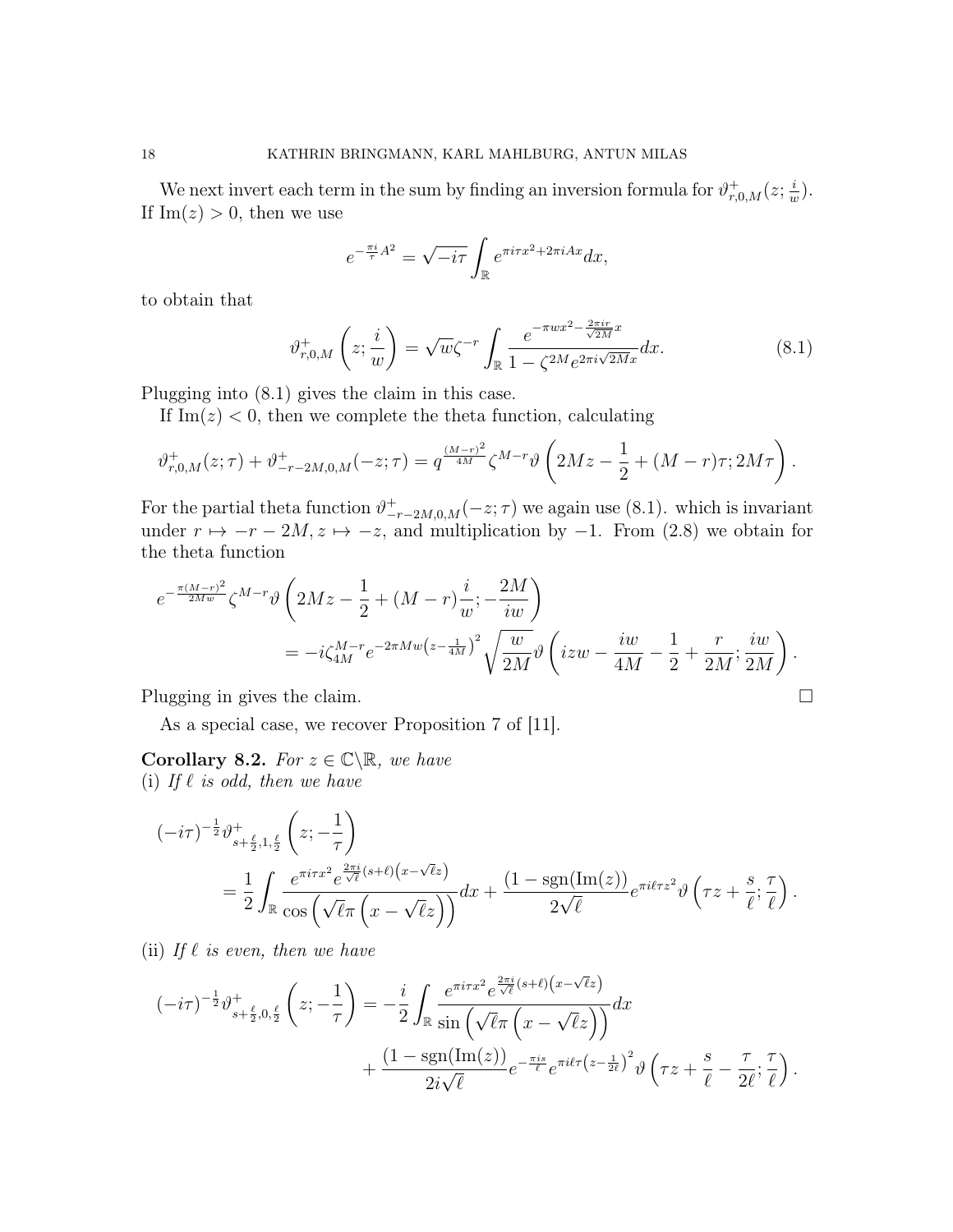**Proof:** The claim follows from Proposition 8.1 with  $a = d = 0$ ,  $c = -b = 1$ , using the easily verified identity

$$
\frac{1}{2}e^{-\frac{\pi iz}{2}-\frac{\pi i}{4}+\frac{\pi i\tau}{16}}\left(\vartheta\left(\frac{z}{2}-\frac{\tau}{8}-\frac{1}{4};\frac{\tau}{4}\right)+i\vartheta\left(\frac{z}{2}-\frac{\tau}{8}+\frac{1}{4};\frac{\tau}{4}\right)\right)=\vartheta(z;\tau).
$$

Remark. In view of Theorem 1.3, the modular transformation formulas in this section can be now used to compute modular transformation formulas for  $\text{ch}[M](z;\tau)$  for every irreducible module M. This result then can be interpreted as a statement on characters of more general class of irreducible  $L_{\mathfrak{g}}(-\Lambda_0)$ -modules parametrized by a continuous parameter. Presumably, such results can be used to formulate a Verlinde type formula for  $L_{\mathfrak{g}}(-\Lambda_0)$ -modules. As this analysis is clearly beyond the scope of this paper, it is left for future investigation.

## Appendix A. Coefficients of Bernoulli polynomials

Here we calculate some special values for certain generalized Bernoulli polynomials. In particular, we are interested in the values

$$
\mathcal{C}_{\ell}^{*} := \begin{cases}\n(-1)^{\frac{\ell-1}{2}} \frac{B_{\ell-1}^{(\ell)}(\frac{\ell}{2})}{2(\ell-1)!} & \text{if } \ell \text{ is odd,} \\
(-1)^{\frac{\ell}{2}+1} \frac{1}{2\pi} \frac{B_{\ell-2}^{(\ell)}(\frac{\ell}{2})}{(\ell-2)!} & \text{if } \ell \text{ is even.} \n\end{cases}
$$

Proposition A.1. We have

$$
\mathcal{C}_\ell=\mathcal{C}_\ell^*.
$$

**Proof:** We offer 2 proofs. The first proof uses recurrences. We first assume that  $\ell$  is odd. It is direct that

$$
C_1 = C_1^* = \frac{1}{2}, \quad C_{\ell+2} = \frac{\ell}{4(\ell+1)} C_{\ell}.
$$
 (A.1)

Thus the identity follows, once we show that  $\mathcal{C}_{\ell}^{*}$  also satisfies (A.1) (with  $\mathcal{C}_{\ell}$  replaced by  $\mathcal{C}_{\ell}^*$ ). For this we use the following integral representation of  $\mathcal{C}_{\ell}^*$ 

$$
B_{\ell-1}^{(\ell)}\left(\frac{\ell}{2}\right) = -2^{2-\ell}(\ell-1)!\frac{i^{-\ell}}{2\pi i}\int_{\mathbb{R}}\frac{1}{\cosh(z)^{\ell}}dz
$$

which follows by a direct residue calculation. The recurrence  $(A.1)$  now follows, using

$$
\frac{d^2}{dz^2} \frac{1}{\cosh(z)^\ell} = \frac{\ell^2}{\cosh(z)^\ell} - \frac{\ell(\ell+1)}{\cosh(z)^{\ell+2}}.
$$
 (A.2)

We next assume that  $\ell$  is even. Then

$$
C_2 = C_2^* = \frac{1}{2\pi}, \qquad C_{\ell+2} = \frac{\ell}{4(\ell+1)} C_{\ell}.
$$
 (A.3)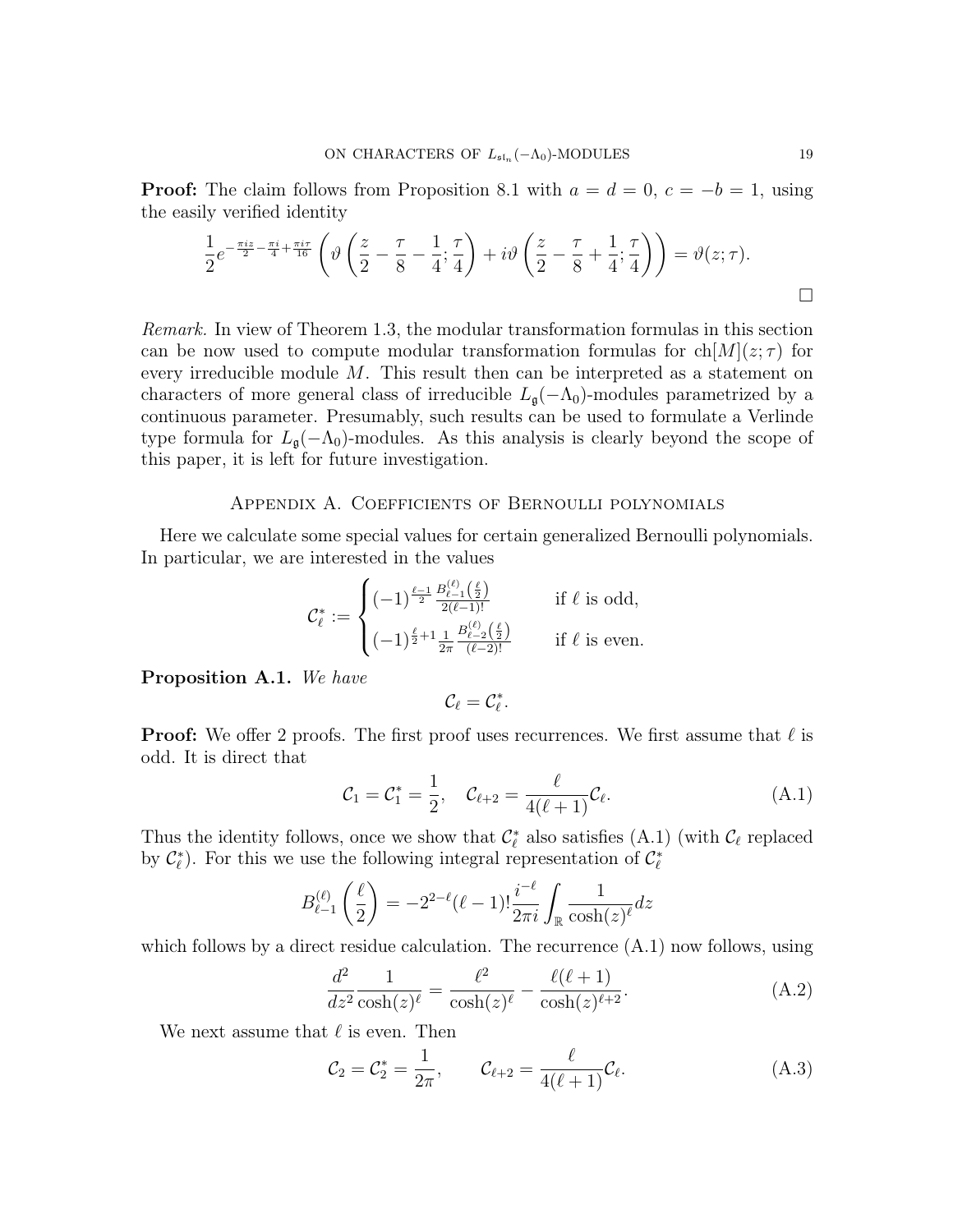In this case, we have the representation

$$
B_{\ell-2}^{(\ell)}\left(\frac{\ell}{2}\right) = -2^{1-\ell}(\ell-2)!i^{-\ell}\int_{\mathbb{R}}\frac{1}{\cosh(z)^{\ell}}dz.
$$

As above, plugging in (A.2) now shows that (A.3) holds for  $\mathcal{C}_{\ell}^*$ .

Second proof. The second proof uses the formal Residue Theorem. Writing  $w =$  $g(z) \in z\mathbb{C}[[z]]$  with  $g'(0) \neq 0$ , we have

$$
\mathrm{Res}_{w=0} f(w) = \mathrm{Res}_{z=0} f(g(z))g'(z).
$$

For  $\ell$  odd, we let  $f(w) := \frac{(w+1)^{\frac{\ell}{2}-1}}{w^{\ell}}$  and  $w := g(z) = e^z - 1$ . Then

$$
\operatorname{Res}_{z=0} \frac{e^{\frac{\ell}{2}z}}{(e^z - 1)^{\ell}} = \operatorname{Res}_{w=0} \frac{(w+1)^{\frac{\ell}{2}-1}}{w^{\ell}} = \binom{\frac{\ell}{2}-1}{\ell-1}.
$$

This implies the statement.

For  $\ell$  even, we have

$$
I_{\ell} := \text{Res}_{w=0} \frac{\log(1+w)(w+1)^{\frac{\ell}{2}-1}}{w^{\ell}} = \text{Res}_{z=0} \frac{ze^{\frac{\ell}{2}z}}{(e^z-1)^{\ell}}.
$$

Expanding  $\log(1 + w) = \sum_{n=1}^{\infty} (-1)^{n+1} \frac{w^n}{n}$ , we get

$$
I_{\ell} = \text{Res}_{w=0} \frac{(w+1)^{\frac{\ell}{2}-1}}{w^{\ell}} \sum_{n=1}^{\infty} (-1)^{n+1} \frac{w^n}{n} = \sum_{j=0}^{\frac{\ell}{2}-1} {\binom{\frac{\ell}{2}-1}{j}} \frac{(-1)^{\frac{\ell}{2}+1+j}}{\frac{\ell}{2}+j}
$$

To this end, we need the evaluation

$$
\sum_{k=0}^{n} \binom{n}{k} (-1)^k \frac{1}{k+c} = \frac{n!(c-1)!}{(n+c)!}.
$$
 (A.4)

To see  $(A.4)$ , we integrate the Binomial Theorem to obtain (here  $B(a, b)$ ) is the usual Beta function)

$$
\sum_{k=0}^{n} \binom{n}{k} \frac{(-1)^k}{k+c} = \int_0^1 \sum_{k=0}^{n} \binom{n}{k} (-1)^k x^{k+c-1} dx = \int_0^1 x^{c-1} (1-x)^n dx = B(c, n+1)
$$

$$
= \frac{\Gamma(c)\Gamma(n+1)}{\Gamma(c+n+1)},
$$

by the standard evaluation of the Beta integral.

Letting  $n = \frac{\ell}{2} - 1$  and  $c = \frac{\ell}{2}$  $\frac{\ell}{2}$  in (A.4), we then obtain  $I_{\ell} = (-1)^{\frac{\ell}{2}+1} \frac{(\frac{\ell}{2}-1)!(\frac{\ell}{2}-1)!}{(\ell-1)!}$  as desired.

 $\Box$ 

.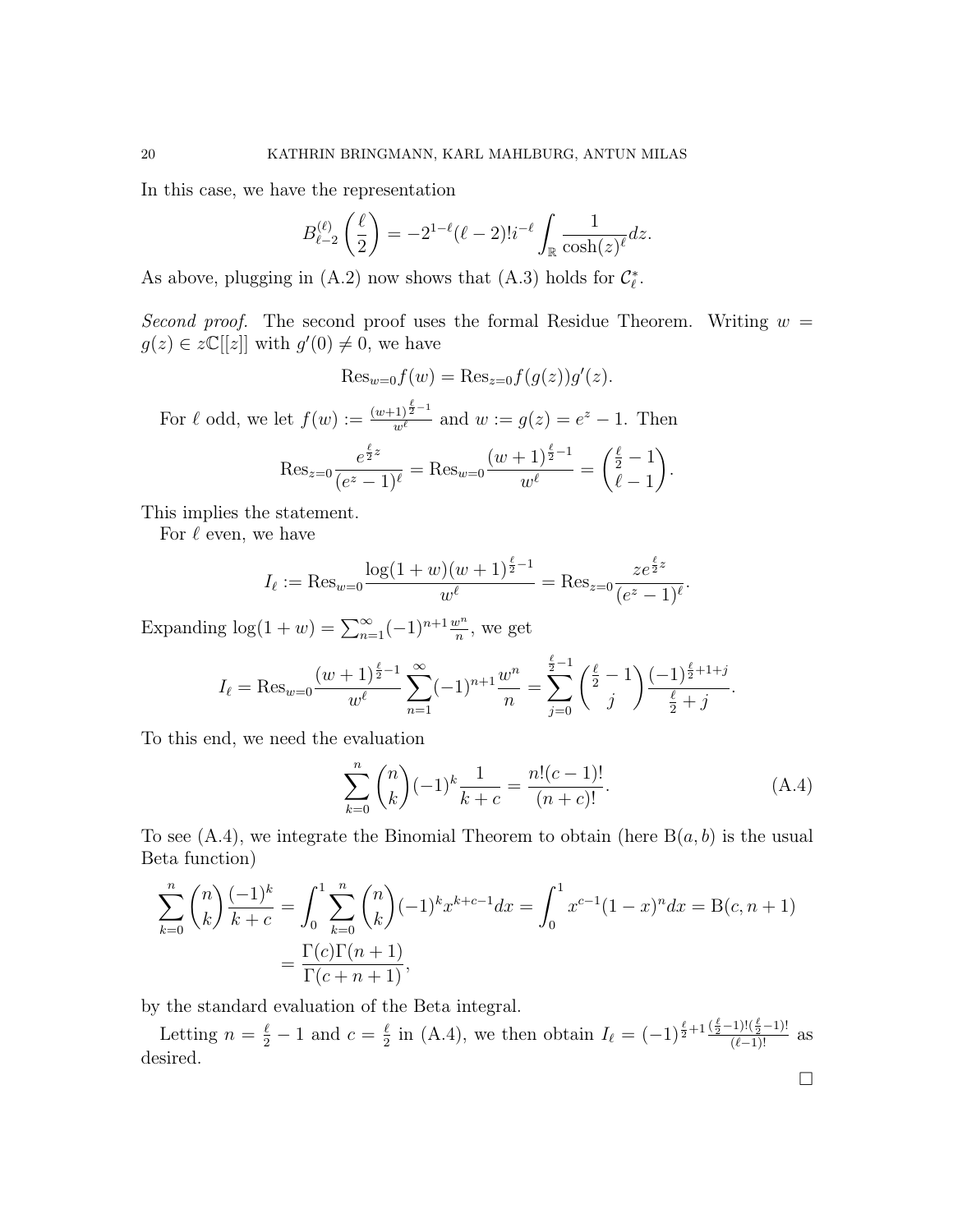### **REFERENCES**

- [1] D. Adamovic and O. Perse, Fusion rules and complete reducibility of certain modules for affine Lie algebras, Journal of Algebra and its Applications 13 (2014), 1350062.
- [2] D. Adamovic and O. Perse, Representations of certain non-rational vertex operator algebras of affine type, Journal of Algebra 319 (2008), 2434-2450.
- [3] T. Arakawa and K. Kawasetsu, Quasi-lisse vertex operator algebras and modular linear differential equations, arXiv:1610.05865.
- [4] T. Arakawa and A. Moreau, Sheets and associated varieties of affine vertex algebras, arXiv:1601.05906, to appear in Advances in Mathematics.
- [5] C. Beem, M. Lemos, P. Liendo, W. Peelaers, L. Rastelli, and B. C. van Rees, Infinite Chiral Symmetry in Four Dimensions, arXiv:1312.5344.
- [6] K. Bringmann, T. Creutzig, and L. Rolen, Negative index Jacobi forms and quantum modular forms, Res. Math. Sci. 1 (2014), 1-32.
- [7] K. Bringmann and A. Milas. On the Fourier expansion of Bloch-Okounkov n-point function, Journal of Combinatorial Theory Series A 36 (2015), 201–219.
- [8] K. Bringmann, L. Rolen, and S. Zwegers, On the Fourier Coefficients of negative index meromorphic Jacobi forms, Research in the Mathematical Sciences  $3$  (2016), 1–9.
- [9] T. Creutzig and A.Milas, False theta functions and the Verlinde formula, Adv. Math. 262 (2014), 520-545.
- [10] T. Creutzig and A.Milas, Higher rank partial and false theta functions and representation theory, Advances in Mathematics 314 (2017), 203-227.
- [11] T. Creutzig, A. Milas, and S. Wood, On regularised quantum dimensions of the singlet vertex operator algebra and false theta functions, International Mathematics Research Notices (2017.5) 1390–1432.
- [12] I. Frenkel and Y. Zhu, Vertex operator algebras associated to representations of affine and Virasoro algebras, Duke Math. J 66 (1992), 123-168.
- [13] Y.Z. Huang, Vertex operator algebras and the Verlinde conjecture, Communications in Contemporary Mathematics 10, 01 (2008): 103-154.
- [14] V. Kac and M. Wakimoto, Modular invariant representations of infinite-dimensional Lie algebras and superalgebras, Proceedings of the National Academy of Sciences 85 (1988), 4956-4960.
- [15] V. Kac and M. Wakimoto, Integrable highest weight modules over affine superalgebras and Appell's function, Communications in Mathematical Physics 215 (2001): 631-682.
- [16] V. Kac and M. Wakimoto, On characters of irreducible highest weight modules of negative integer level over affine Lie algebras, arXiv:1706.08387.
- [17] N.E. Norlund, Vorlesungen über Differenzenrechnung, Berlin, 1924.
- [18] D. Zagier, The Mellin transform and other useful analytic techniques , Appendix to E. Zeidler, Quantum Field Theory I: Basics in Mathematics and Physics. A Bridge Between Mathematicians and Physicists Springer-Verlag, Berlin-Heidelberg-New York (2006), 305–323.

Mathematical Institute, University of Cologne, Weyertal 86-90, 50931 Cologne, **GERMANY** 

E-mail address: kbringma@math.uni-koeln.de

Department of Mathematics, Louisiana State University, Baton Rouge, LA 70803, USA

E-mail address: mahlburg@math.lsu.edu